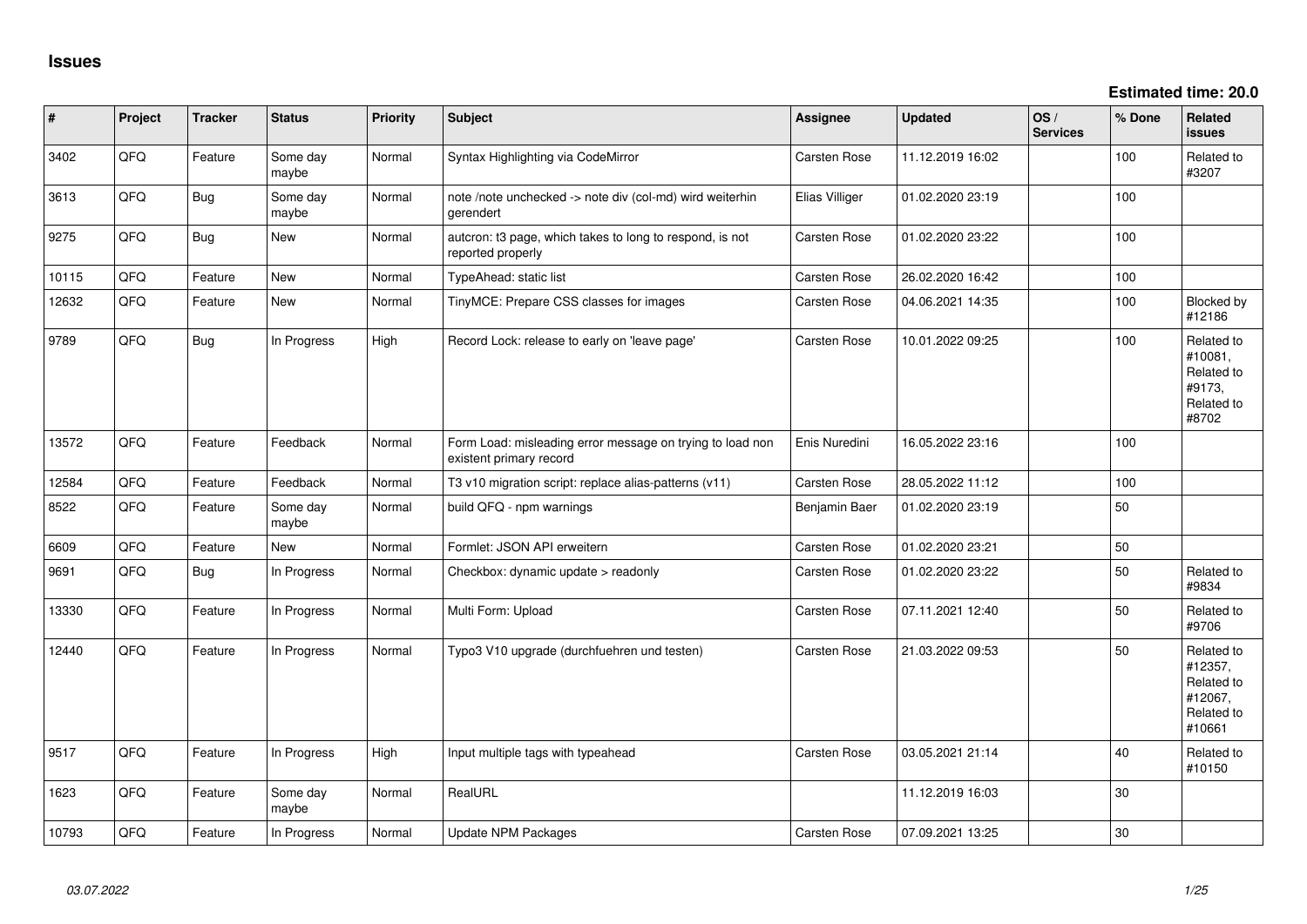| #    | Project | <b>Tracker</b> | <b>Status</b>     | <b>Priority</b> | <b>Subject</b>                                                                                      | <b>Assignee</b>     | <b>Updated</b>   | OS/<br><b>Services</b> | % Done      | Related<br>issues   |
|------|---------|----------------|-------------------|-----------------|-----------------------------------------------------------------------------------------------------|---------------------|------------------|------------------------|-------------|---------------------|
| 2665 | QFQ     | <b>Bug</b>     | Priorize          | Normal          | Dynamic Update funktioniert nicht, wenn beim<br>entsprechenden FormElement eine size angegeben ist. | Benjamin Baer       | 03.01.2022 08:12 |                        | 30          |                     |
| 8316 | QFQ     | <b>Bug</b>     | Feedback          | Normal          | Documentation/Behaviour for Nested Queries and<br>Record-Store confusing                            | Nicola Chiapolini   | 20.11.2019 09:14 |                        | $\mathbf 0$ |                     |
| 9579 | QFQ     | Feature        | Some day<br>maybe | Normal          | Multiform with Process Row                                                                          | <b>Carsten Rose</b> | 11.12.2019 16:01 |                        | $\Omega$    |                     |
| 9704 | QFQ     | Feature        | Some day<br>maybe | Normal          | Thumbnails Generieren beim Splitten von PDF Files                                                   | Carsten Rose        | 11.12.2019 16:01 |                        | $\Omega$    |                     |
| 8106 | QFQ     | <b>Bug</b>     | Some day<br>maybe | Normal          | Dynamic Update: Feld kann nicht auf empty zurückgesetzt<br>werden                                   | Carsten Rose        | 11.12.2019 16:01 |                        | $\mathbf 0$ |                     |
| 8894 | QFQ     | Feature        | Some day<br>maybe | Normal          | Documentation Tags Usable in QFQ Application                                                        | Carsten Rose        | 11.12.2019 16:01 |                        | $\Omega$    |                     |
| 8892 | QFQ     | Feature        | Some day<br>maybe | Normal          | Display and Edit SQL Comments in Form Editor                                                        | Carsten Rose        | 11.12.2019 16:01 |                        | $\Omega$    |                     |
| 9020 | QFQ     | <b>Bug</b>     | Some day<br>maybe | Normal          | radio mit buttonClass und dynamicUpdate lassen sich nicht<br>kombinieren                            |                     | 11.12.2019 16:01 |                        | $\Omega$    |                     |
| 6992 | QFQ     | Feature        | Some day<br>maybe | Normal          | DB exception: Syntax Highlight                                                                      |                     | 11.12.2019 16:01 |                        | $\Omega$    | Related to<br>#5450 |
| 7108 | QFQ     | Feature        | Some day<br>maybe | Normal          | <b>QFQ Wrap Elements</b>                                                                            |                     | 11.12.2019 16:01 |                        | $\Omega$    |                     |
| 7107 | QFQ     | Feature        | Some day<br>maybe | Normal          | Showcase Registration Tool: Anmeldung / Administration :<br>Liste Anmeldungen / Emaileinaldung      | Carsten Rose        | 11.12.2019 16:01 |                        | $\mathbf 0$ |                     |
| 7106 | QFQ     | Feature        | Some day<br>maybe | Normal          | Beispiel Nummerierung von Rows in Report                                                            |                     | 11.12.2019 16:01 |                        | $\mathbf 0$ |                     |
| 7105 | QFQ     | Feature        | Some day<br>maybe | Normal          | Beispiel wie man in einer zweiten Tabelle speichert.                                                |                     | 11.12.2019 16:01 |                        | $\mathbf 0$ |                     |
| 7104 | QFQ     | Feature        | Some day<br>maybe | Normal          | Manual: hint about escaping if '\r' appears in mail body                                            |                     | 11.12.2019 16:01 |                        | $\mathbf 0$ |                     |
| 7336 | QFQ     | Feature        | Some day<br>maybe | Normal          | PDF Upload: disallow PDFs with specific Meta information                                            | Carsten Rose        | 11.12.2019 16:01 |                        | $\Omega$    |                     |
| 5783 | QFQ     | Feature        | Some day<br>maybe | Normal          | <b>BPMN View/Edit</b>                                                                               |                     | 11.12.2019 16:02 |                        | $\Omega$    |                     |
| 6083 | QFQ     | Feature        | Some day<br>maybe | Normal          | Dynamic Update: Value Check via SQL                                                                 |                     | 11.12.2019 16:02 |                        | $\mathbf 0$ |                     |
| 6299 | QFQ     | Feature        | Some day<br>maybe | Normal          | Attack detection: log table with invalid SIP access                                                 |                     | 11.12.2019 16:02 |                        | $\mathbf 0$ | Related to<br>#3947 |
| 6288 | QFQ     | Feature        | Some day<br>maybe | Normal          | Best Practice: Erklaeren wie man ein Formular ganz in<br>'weiss' erstellen kann                     |                     | 11.12.2019 16:02 |                        | $\Omega$    |                     |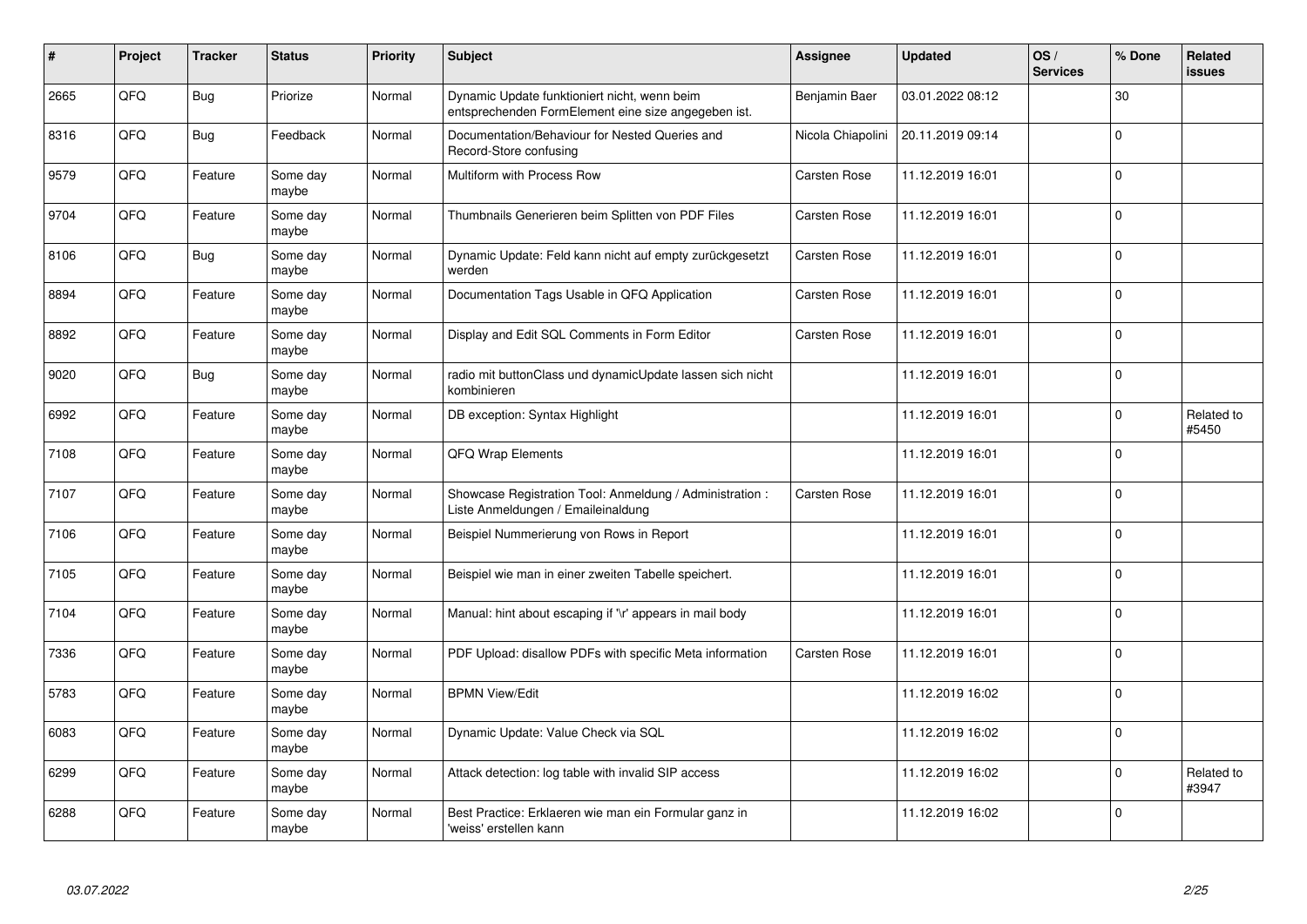| #    | Project | <b>Tracker</b> | <b>Status</b>     | <b>Priority</b> | <b>Subject</b>                                                                                                                | <b>Assignee</b> | <b>Updated</b>   | OS/<br><b>Services</b> | % Done      | Related<br>issues   |
|------|---------|----------------|-------------------|-----------------|-------------------------------------------------------------------------------------------------------------------------------|-----------------|------------------|------------------------|-------------|---------------------|
| 6515 | QFQ     | Feature        | Some day<br>maybe | Normal          | Formular: Felder dynamisch ein/ausblenden                                                                                     |                 | 11.12.2019 16:02 |                        | 0           |                     |
| 6715 | QFQ     | Feature        | Some day<br>maybe | Normal          | Code-Refactoring: dbArray vereinheitlichen                                                                                    | Carsten Rose    | 11.12.2019 16:02 |                        | $\mathbf 0$ |                     |
| 4349 | QFQ     | Feature        | Some day<br>maybe | Normal          | link download: downloaded external URL to<br>deliver/concatenate - check mimetipe and handle it correctly                     | Carsten Rose    | 11.12.2019 16:02 |                        | $\mathbf 0$ |                     |
| 4442 | QFQ     | Feature        | Some day<br>maybe | Normal          | Special Column Name: _link - new symbol G (Glyph) to<br>choose any available symbol                                           |                 | 11.12.2019 16:02 |                        | $\Omega$    |                     |
| 4441 | QFQ     | <b>Bug</b>     | Some day<br>maybe | Normal          | \$_SERVER Vars sollten nur aus dem Store genommen<br>werden - Code entsprechend anpassen.                                     |                 | 11.12.2019 16:02 |                        | $\mathbf 0$ |                     |
| 4440 | QFQ     | Feature        | Some day<br>maybe | Normal          | Manual.rst: explain how to. expand PHP Session to 4h                                                                          |                 | 11.12.2019 16:02 |                        | $\mathbf 0$ |                     |
| 4420 | QFQ     | Feature        | Some day<br>maybe | Normal          | Client: Local Storage - store the changes of a form, local in<br>the browser.                                                 | Benjamin Baer   | 11.12.2019 16:02 |                        | $\Omega$    |                     |
| 4444 | QFQ     | Feature        | Some day<br>maybe | Normal          | FE.type=upload: detect mime type                                                                                              |                 | 11.12.2019 16:02 |                        | $\Omega$    | Related to<br>#4303 |
| 4839 | QFQ     | Feature        | Some day<br>maybe | Normal          | qfq-handle in <head> Abschnitt</head>                                                                                         | Carsten Rose    | 11.12.2019 16:02 |                        | $\mathbf 0$ |                     |
| 4974 | QFQ     | Feature        | Some day<br>maybe | Normal          | Long polling - inform all listening clients of changes                                                                        |                 | 11.12.2019 16:02 |                        | $\mathbf 0$ |                     |
| 4956 | QFQ     | Feature        | Some day<br>maybe | Normal          | Sendmail: Benutzerdefinierte Headers                                                                                          | Carsten Rose    | 11.12.2019 16:02 |                        | $\Omega$    |                     |
| 5160 | QFQ     | Feature        | Some day<br>maybe | Normal          | QFQ collaborative / together.js, ShareJS, y-js, collaborative,                                                                |                 | 11.12.2019 16:02 |                        | 0           |                     |
| 5129 | QFQ     | Feature        | Some day<br>maybe | Normal          | Reports: SQL fuer x Achse und y Achse                                                                                         |                 | 11.12.2019 16:02 |                        | 0           |                     |
| 3291 | QFQ     | Feature        | Some day<br>maybe | Normal          | AutoCron websiteToken                                                                                                         | Carsten Rose    | 11.12.2019 16:02 |                        | 0           | Related to<br>#4250 |
| 3285 | QFQ     | Feature        | Some day<br>maybe | Normal          | Zeichenlimit pro Feld: textarea / editor                                                                                      | Carsten Rose    | 11.12.2019 16:02 |                        | $\Omega$    |                     |
| 3273 | QFQ     | Feature        | Some day<br>maybe | Low             | Dirty Flag in Form                                                                                                            | Carsten Rose    | 11.12.2019 16:02 |                        | $\Omega$    |                     |
| 3385 | QFQ     | Feature        | Some day<br>maybe | Normal          | templateGroup: insert/update/delete non primary records                                                                       | Carsten Rose    | 11.12.2019 16:02 |                        | $\mathbf 0$ |                     |
| 3350 | QFQ     | Feature        | Some day<br>maybe | Normal          | FormEditor: Hilfetext hinter 'checktype'                                                                                      | Carsten Rose    | 11.12.2019 16:02 |                        | $\Omega$    |                     |
| 3349 | QFQ     | <b>Bug</b>     | Some day<br>maybe | Normal          | config.qfq.ini: a) vertraegt keine '=' im Value (z.B. Passwort),<br>b) Values sollten in ticks einschliessbar sein (spaces, ) | Carsten Rose    | 11.12.2019 16:02 |                        | 0           |                     |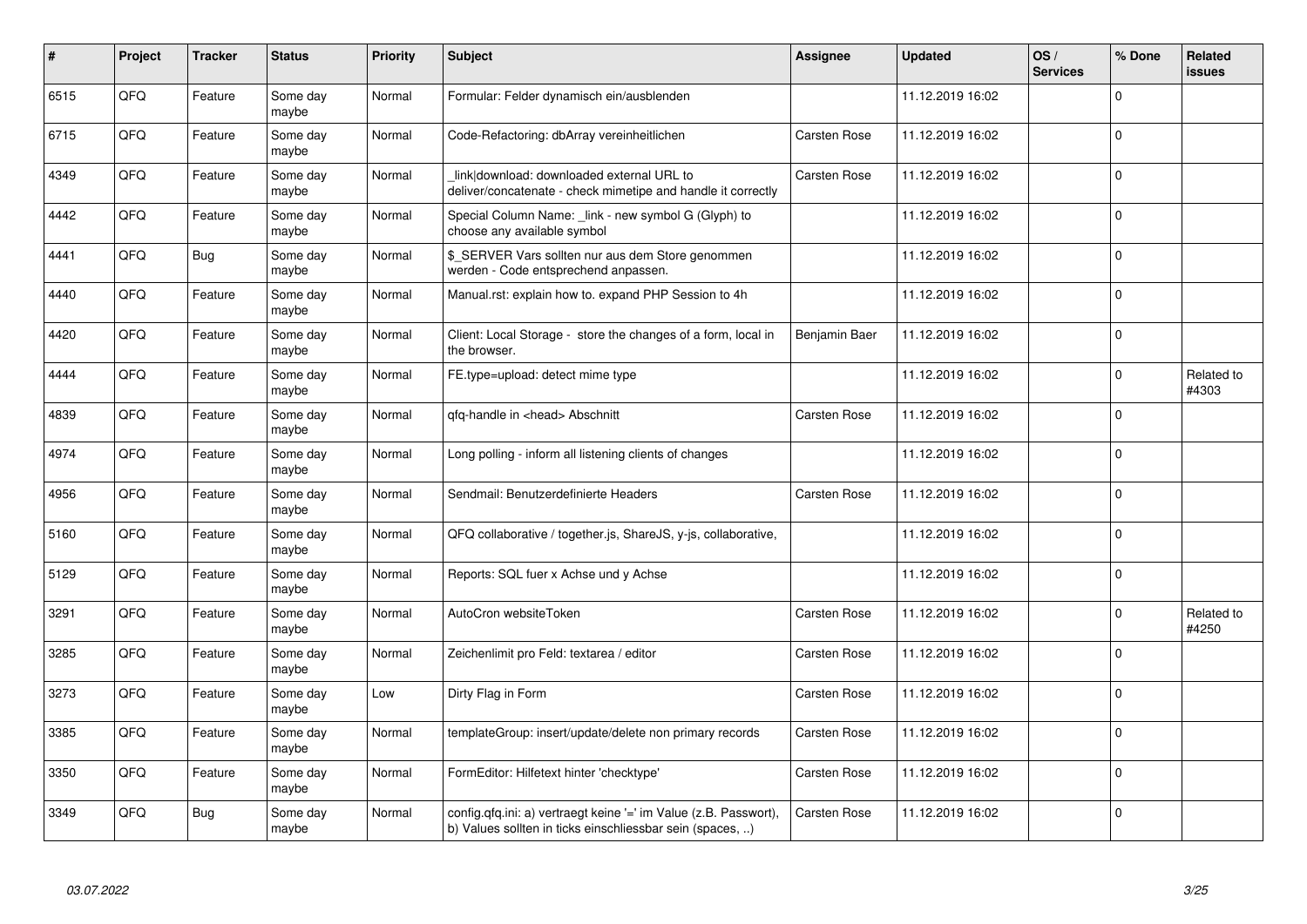| #    | Project | <b>Tracker</b> | <b>Status</b>     | <b>Priority</b> | <b>Subject</b>                                                                                                                               | Assignee      | <b>Updated</b>   | OS/<br><b>Services</b> | % Done      | Related<br><b>issues</b>                    |
|------|---------|----------------|-------------------|-----------------|----------------------------------------------------------------------------------------------------------------------------------------------|---------------|------------------|------------------------|-------------|---------------------------------------------|
| 3332 | QFQ     | Feature        | Some day<br>maybe | Normal          | Uploads: Thumbnails, Details zum hochgeladenen File                                                                                          | Carsten Rose  | 11.12.2019 16:02 |                        | $\mathbf 0$ | Related to<br>#3264,<br>Related to<br>#5333 |
| 3331 | QFQ     | Feature        | Some day<br>maybe | Normal          | Default Tooltip fuer page? Links: mit Form und Record ID                                                                                     | Carsten Rose  | 11.12.2019 16:02 |                        | $\Omega$    |                                             |
| 3495 | QFQ     | Feature        | Some day<br>maybe | Normal          | Predifined Parameter werden nicht in '+' (add new record)<br>SIP gerendert.                                                                  |               | 11.12.2019 16:02 |                        | $\Omega$    |                                             |
| 3458 | QFQ     | Feature        | Some day<br>maybe | Normal          | Display 'Edit Form Element'-Checkbox on form: should<br>depend on FE Group                                                                   | Carsten Rose  | 11.12.2019 16:02 |                        | $\Omega$    | Related to<br>#3447                         |
| 3457 | QFQ     | Feature        | Some day<br>maybe | Normal          | LDAP: concat multi values to one single entry                                                                                                | Carsten Rose  | 11.12.2019 16:02 |                        | $\mathbf 0$ |                                             |
| 3415 | QFQ     | Feature        | Some day<br>maybe | Normal          | FE Login Box Templatefile                                                                                                                    | Benjamin Baer | 11.12.2019 16:02 |                        | $\mathbf 0$ |                                             |
| 3567 | QFQ     | Feature        | Some day<br>maybe | Low             | 'Save', 'Close', 'New' als FormElement                                                                                                       |               | 11.12.2019 16:02 |                        | $\mathbf 0$ |                                             |
| 3537 | QFQ     | Feature        | Some day<br>maybe | Low             | SHOW COLUMNS FROM tableName - Extend '{{!'<br>definition                                                                                     | Carsten Rose  | 11.12.2019 16:02 |                        | 0           |                                             |
| 3617 | QFQ     | Feature        | Some day<br>maybe | Normal          | Load javascripts at bottom                                                                                                                   |               | 11.12.2019 16:02 |                        | $\Omega$    |                                             |
| 3588 | QFQ     | <b>Bug</b>     | Some day<br>maybe | Normal          | templateGroup: versteckte Elemente werden weiterhin<br>gespeichert.                                                                          | Carsten Rose  | 11.12.2019 16:02 |                        | $\Omega$    |                                             |
| 3708 | QFQ     | Feature        | Some day<br>maybe | Normal          | Form: input - 'specialchars', 'none'  gewisse tags erlauben,<br>andere verbieten                                                             | Carsten Rose  | 11.12.2019 16:02 |                        | $\Omega$    | Related to<br>#14320                        |
| 3692 | QFQ     | Feature        | Some day<br>maybe | Normal          | QFQ Webseite                                                                                                                                 | Benjamin Baer | 11.12.2019 16:02 |                        | $\mathbf 0$ | Related to<br>#5033                         |
| 3682 | QFQ     | <b>Bug</b>     | Some day<br>maybe | Normal          | Dynamic update: Radio buttons                                                                                                                | Carsten Rose  | 11.12.2019 16:02 |                        | $\mathbf 0$ |                                             |
| 3677 | QFQ     | Feature        | Some day<br>maybe | Normal          | wkhtmitopdf: FE User access prohibited, if client IP changes -<br>\$TYPO3_CONF_VARS[FE][lockIP]                                              | Carsten Rose  | 11.12.2019 16:02 |                        | $\Omega$    |                                             |
| 3666 | QFQ     | Feature        | Some day<br>maybe | Normal          | a) Performance Messung: mysql_real_escape_string() im<br>Vergleich zu str_replace(), b) doppeltes Aufrufen von<br>mysql_real_escape_string() | Carsten Rose  | 11.12.2019 16:02 |                        | 0           |                                             |
| 3646 | QFQ     | Feature        | Some day<br>maybe | Normal          | Moeglichkeit HTML Tags in Reports auszugeben (zu<br>enkodieren: htmlspecialchars)                                                            |               | 11.12.2019 16:02 |                        | $\mathbf 0$ | Related to<br>#14320                        |
| 3811 | QFQ     | Bug            | Some day<br>maybe | Normal          | Dynamic Update: extraButtonInfo - Text aktualisieren                                                                                         | Carsten Rose  | 11.12.2019 16:03 |                        | 0           | Related to<br>#11517                        |
| 3750 | QFQ     | <b>Bug</b>     | Some day<br>maybe | Normal          | FE in a row: if one violates check, all are red                                                                                              | Carsten Rose  | 11.12.2019 16:03 |                        | 0           |                                             |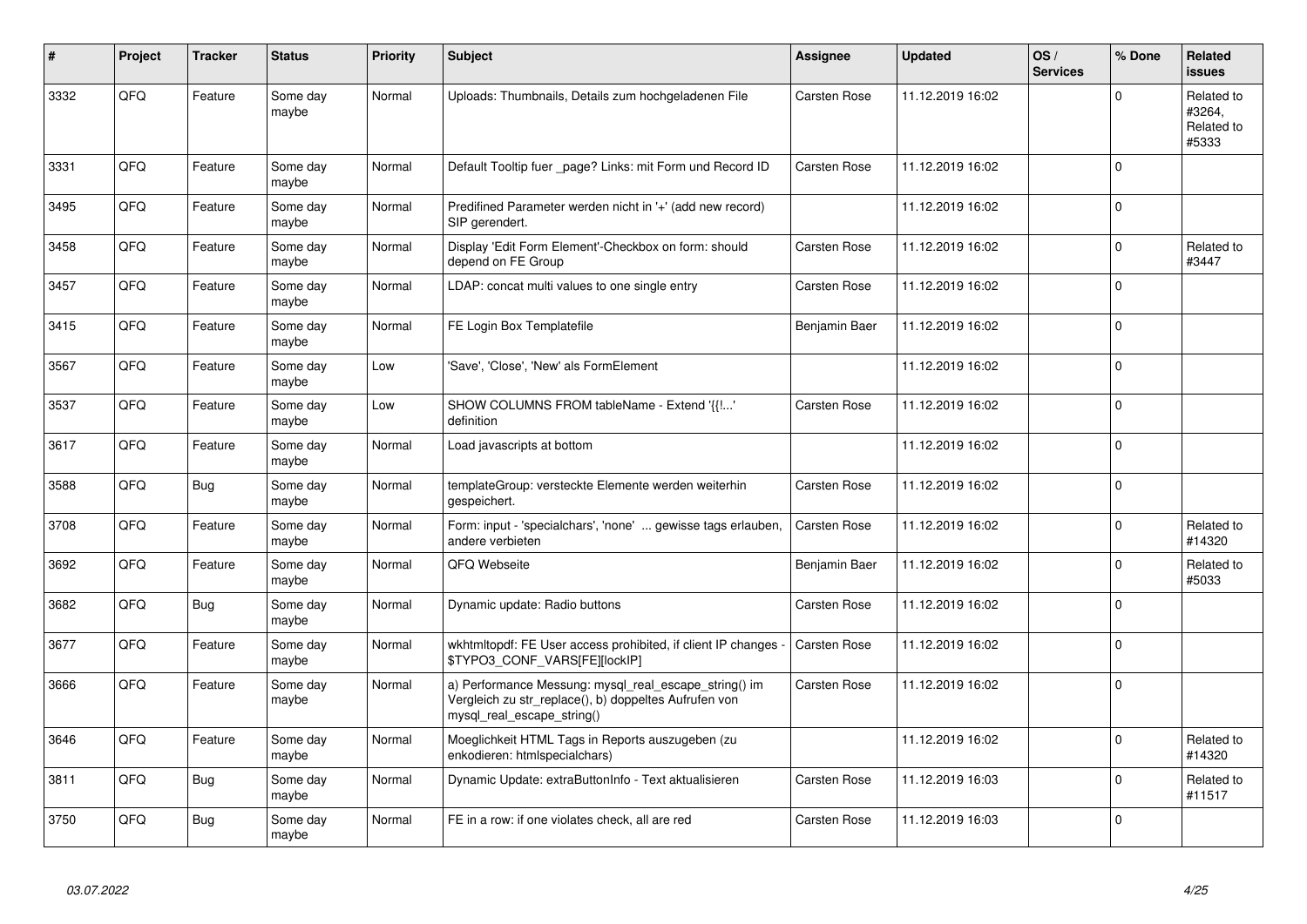| #    | <b>Project</b> | <b>Tracker</b> | <b>Status</b>     | <b>Priority</b> | <b>Subject</b>                                                                                                                                           | Assignee     | <b>Updated</b>   | OS/<br><b>Services</b> | % Done      | Related<br>issues                           |
|------|----------------|----------------|-------------------|-----------------|----------------------------------------------------------------------------------------------------------------------------------------------------------|--------------|------------------|------------------------|-------------|---------------------------------------------|
| 3879 | QFQ            | Feature        | Some day<br>maybe | Normal          | Form 'FormElement': Beim Feld 'name' rechts in der Notiz<br>einen Link einblenden - a) aktuelle Definition anzeigen, b)<br>Spalte in der Tabelle anlegen |              | 11.12.2019 16:03 |                        | $\Omega$    |                                             |
| 3878 | QFQ            | Feature        | Some day<br>maybe | Normal          | Form 'FormElement': Spalte 'name' typeAhead mit<br>Spaltennamen der Primarytable.                                                                        |              | 11.12.2019 16:03 |                        | $\Omega$    |                                             |
| 3877 | QFQ            | Feature        | Some day<br>maybe | Normal          | FormEditor: die Felder die aktuell nicht gebraucht werden nur<br>auf readonly/disabled setzen (nicht ausblenden > das irritiert.                         | Carsten Rose | 11.12.2019 16:03 |                        | $\Omega$    |                                             |
| 3941 | QFQ            | Feature        | Some day<br>maybe | Normal          | sqlAfter: es sollten mehrere moeglich sein                                                                                                               | Carsten Rose | 11.12.2019 16:03 |                        | $\Omega$    | Related to<br>#3942                         |
| 3905 | QFQ            | Feature        | Some day<br>maybe | Normal          | Documentation: Best Practice anhand eines Online<br>Bewerbungstools                                                                                      | Carsten Rose | 11.12.2019 16:03 |                        | $\Omega$    |                                             |
| 3900 | QFQ            | Feature        | Some day<br>maybe | Normal          | Extend documentation of 'Copy / Paste'                                                                                                                   | Carsten Rose | 11.12.2019 16:03 |                        | $\Omega$    | Related to<br>#3899                         |
| 3895 | QFQ            | <b>Bug</b>     | Some day<br>maybe | Normal          | typeahead pedantic: on lehrkredit Idap webpass - if only one<br>person is in dropdown, such person can't be selected                                     | Carsten Rose | 11.12.2019 16:03 |                        | $\Omega$    |                                             |
| 3882 | QFQ            | <b>Bug</b>     | Some day<br>maybe | Normal          | templateGroup: disable 'add' if limit is reached - funktioniert<br>nicht wenn bereits records existierten                                                | Carsten Rose | 11.12.2019 16:03 |                        | $\Omega$    |                                             |
| 4008 | QFQ            | <b>Bug</b>     | Some day<br>maybe | Normal          | FormElemen.type=sendmail: wrong 'TO' if 'real<br>name <rea@mail.to>' is used</rea@mail.to>                                                               | Carsten Rose | 11.12.2019 16:03 |                        | $\Omega$    |                                             |
| 3991 | QFQ            | Feature        | Some day<br>maybe | Normal          | report: Columnname '_skipWrap' skips 'fbeg', 'fend'                                                                                                      | Carsten Rose | 11.12.2019 16:03 |                        | $\mathbf 0$ |                                             |
| 3947 | QFQ            | Feature        | Some day<br>maybe | Normal          | Attack detectect: logout current user                                                                                                                    | Carsten Rose | 11.12.2019 16:03 |                        | $\Omega$    | Related to<br>#5458,<br>Related to<br>#6299 |
| 3942 | QFQ            | Feature        | Some day<br>maybe | Normal          | Action Elemente: neu generierte IDs via FE weitergeben                                                                                                   | Carsten Rose | 11.12.2019 16:03 |                        | $\Omega$    | Related to<br>#3941                         |
| 4027 | QFQ            | Feature        | Some day<br>maybe | Normal          | Missing: orange 'check' / 'bullet'                                                                                                                       |              | 11.12.2019 16:03 |                        | $\mathbf 0$ |                                             |
| 4026 | QFQ            | Feature        | Some day<br>maybe | Normal          | sqlLog.sql: log number of FE.id                                                                                                                          | Carsten Rose | 11.12.2019 16:03 |                        | $\Omega$    | Related to<br>#5458                         |
| 4197 | QFQ            | Feature        | Some day<br>maybe | Normal          | Unit Test fuer JSON Stream von QuickFormQuery.php ><br>doForm()                                                                                          | Carsten Rose | 11.12.2019 16:03 |                        | $\Omega$    |                                             |
| 4138 | QFQ            | Bug            | Some day<br>maybe | Normal          | style fehlt                                                                                                                                              |              | 11.12.2019 16:03 |                        | $\Omega$    |                                             |
| 4122 | QFQ            | <b>Bug</b>     | Some day<br>maybe | Normal          | file: Render Mode hat keinen Effekt                                                                                                                      |              | 11.12.2019 16:03 |                        | $\Omega$    |                                             |
| 4293 | QFQ            | <b>Bug</b>     | Some day<br>maybe | Normal          | Download broken if token 'd:' is missing - but no error<br>message                                                                                       | Carsten Rose | 11.12.2019 16:03 |                        | $\Omega$    | Related to<br>#7514                         |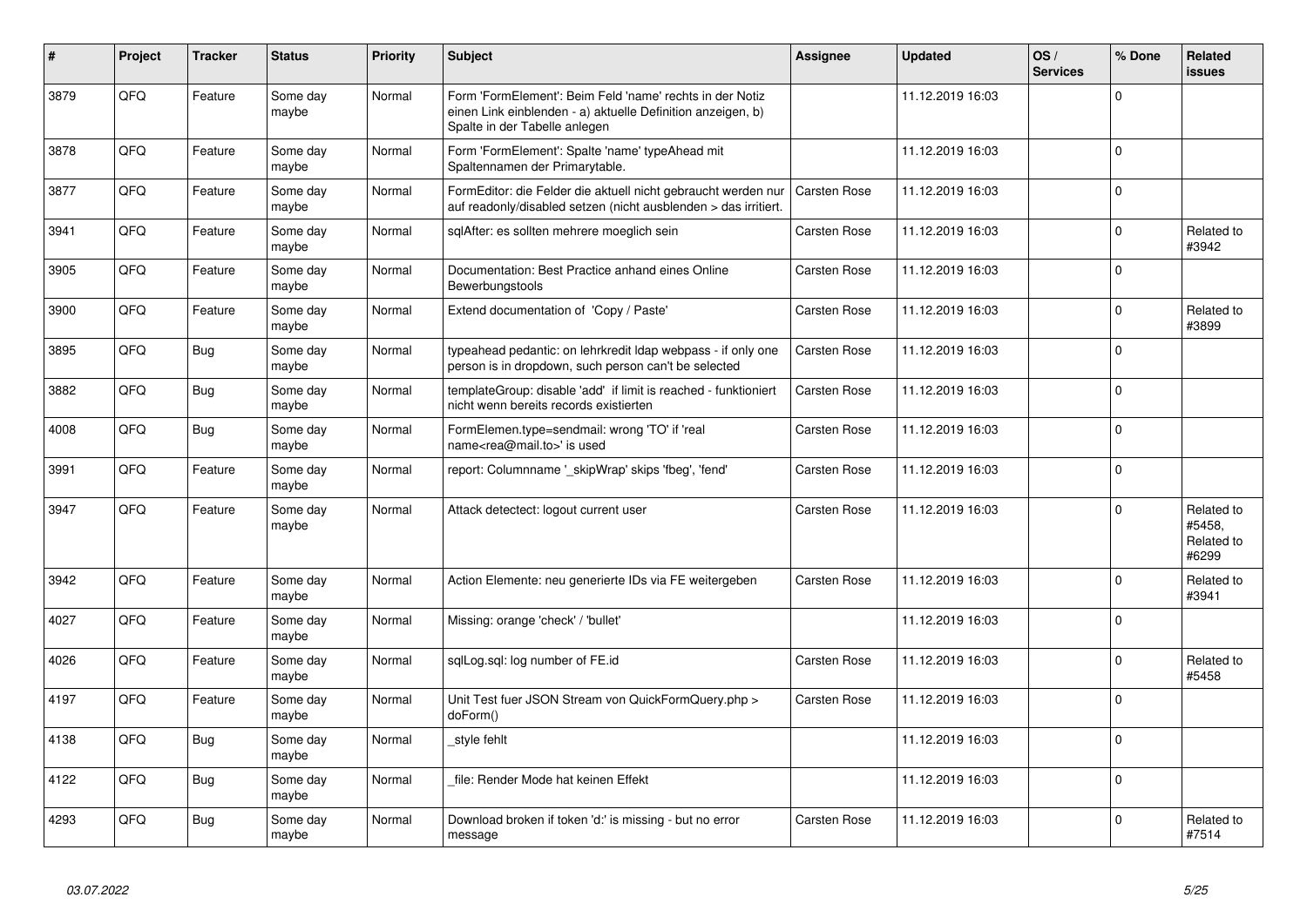| ∦    | Project        | <b>Tracker</b> | <b>Status</b>     | <b>Priority</b> | <b>Subject</b>                                                                                                     | <b>Assignee</b>     | <b>Updated</b>   | OS/<br><b>Services</b> | % Done      | Related<br><b>issues</b>                    |
|------|----------------|----------------|-------------------|-----------------|--------------------------------------------------------------------------------------------------------------------|---------------------|------------------|------------------------|-------------|---------------------------------------------|
| 4259 | QFQ            | Feature        | Some day<br>maybe | Normal          | Instant trigger a cron job                                                                                         | <b>Carsten Rose</b> | 11.12.2019 16:03 |                        | 0           |                                             |
| 1510 | QFQ            | Feature        | Some day<br>maybe | Normal          | jquery von google laden, falls das nicht geht lokal                                                                |                     | 11.12.2019 16:03 |                        | $\Omega$    |                                             |
| 1253 | QFQ            | Feature        | Some day<br>maybe | Normal          | QF: Colorpicker                                                                                                    |                     | 11.12.2019 16:03 |                        | 0           |                                             |
| 1251 | QFQ            | Feature        | Some day<br>maybe | Normal          | QF: Combo                                                                                                          |                     | 11.12.2019 16:03 |                        | $\Omega$    |                                             |
| 1946 | QFQ            | Feature        | Some day<br>maybe | Normal          | Kontrolle ob der ReadOnly Modus bei den<br>Formularelementen korrekt implementiert ist                             | Carsten Rose        | 11.12.2019 16:03 |                        | $\Omega$    |                                             |
| 1635 | QFQ            | Feature        | Some day<br>maybe | Normal          | QFQ Extension content record: weitere Optionen einblenden.                                                         | <b>Carsten Rose</b> | 11.12.2019 16:03 |                        | $\Omega$    |                                             |
| 2084 | QFQ            | Feature        | Some day<br>maybe | Normal          | Mailto mit encryption: Subrecord                                                                                   | <b>Carsten Rose</b> | 11.12.2019 16:03 |                        | $\Omega$    | Related to<br>#2082                         |
| 2063 | QFQ            | <b>Bug</b>     | Some day<br>maybe | Normal          | Pills auf 'inaktiv' setzen falls keine Element auf dem Pill<br>sichtbar sind.                                      | Benjamin Baer       | 11.12.2019 16:03 |                        | 0           | Related to<br>#3752                         |
| 2995 | QFQ            | Feature        | Some day<br>maybe | Normal          | Dropdown JQuery Plugin: 'chosen' - Moeglichkeit um Select<br>Listen mehr Funktion zu geben. Kein Bootstrap noetig. | <b>Carsten Rose</b> | 11.12.2019 16:03 |                        | $\mathbf 0$ |                                             |
| 2950 | QFQ            | Feature        | Some day<br>maybe | Normal          | Inhalt QFQ Records als File                                                                                        |                     | 11.12.2019 16:03 |                        | 0           |                                             |
| 3216 | QFQ            | Feature        | Some day<br>maybe | Normal          | dynamic update für checkbox label2                                                                                 | Carsten Rose        | 11.12.2019 16:03 |                        | $\mathbf 0$ | Related to<br>#2081                         |
| 3130 | QFQ            | <b>Bug</b>     | Some day<br>maybe | Normal          | Debug Info's nicht korrekt nach 'New > Save'.                                                                      | Carsten Rose        | 11.12.2019 16:03 |                        | $\Omega$    | Related to<br>#3253                         |
| 3267 | QFQ            | Feature        | Some day<br>maybe | Normal          | 2 Forms auf einer Seite: real + Read only                                                                          | <b>Carsten Rose</b> | 11.12.2019 16:03 |                        | $\Omega$    |                                             |
| 4023 | QFQ            | Feature        | New               | Normal          | prepared statements - FE action: salveld, sqllnsert,<br>sqlUpdate, sqlDelete, sqlBefore, sqlAfter                  | <b>Carsten Rose</b> | 11.12.2019 16:15 |                        | $\Omega$    |                                             |
| 2361 | QFQ            | Feature        | New               | Normal          | Logging wer/wann/wo welches Formular aufgerufen hat                                                                | <b>Carsten Rose</b> | 11.12.2019 16:15 |                        | $\Omega$    | Related to<br>#4432,<br>Related to<br>#7480 |
| 7480 | QFQ            | Feature        | New               | Normal          | Record History (Undo / Redo)                                                                                       | <b>Carsten Rose</b> | 11.12.2019 16:16 |                        | 0           | Related to<br>#2361                         |
| 6602 | QFG            | Feature        | New               | Normal          | Formlet: in Report auf Mausklick ein mini-form oeffnen                                                             | Carsten Rose        | 11.12.2019 16:16 |                        | 0           |                                             |
| 4756 | QFG            | <b>Bug</b>     | New               | Normal          | Form dirty even nothing changes                                                                                    | Carsten Rose        | 11.12.2019 16:16 |                        | $\mathbf 0$ |                                             |
| 8702 | QFQ            | Feature        | New               | Normal          | Load Record which is locked: missing user info                                                                     | Carsten Rose        | 11.12.2019 16:16 |                        | 0           | Related to<br>#9789                         |
| 9777 | $\mathsf{QFQ}$ | Feature        | New               | Normal          | Logging QFQ Variables                                                                                              | Carsten Rose        | 16.12.2019 17:17 |                        | $\mathbf 0$ |                                             |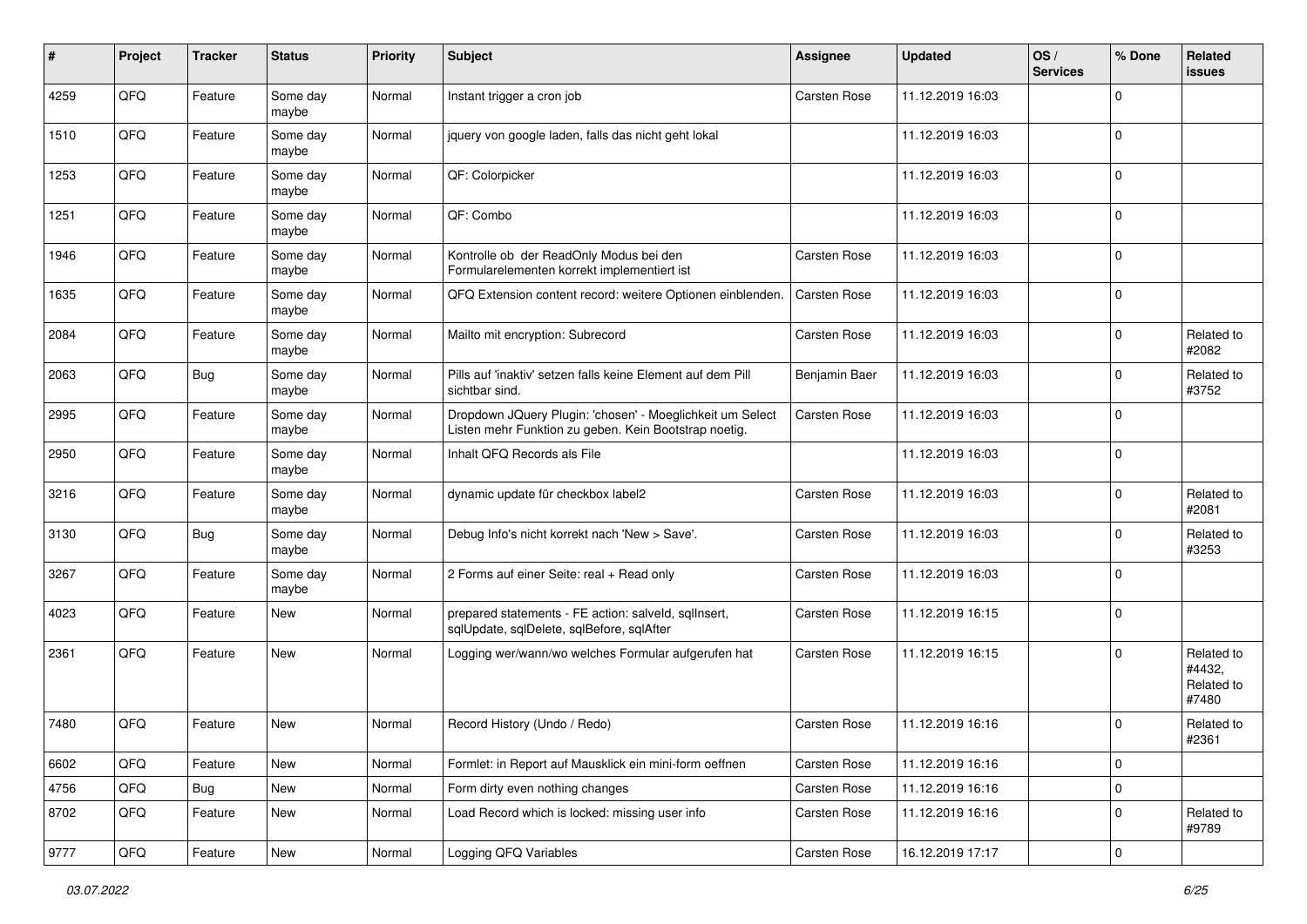| #    | <b>Project</b> | <b>Tracker</b> | <b>Status</b>     | <b>Priority</b> | <b>Subject</b>                                                                                                                        | Assignee            | <b>Updated</b>   | OS/<br><b>Services</b> | % Done      | Related<br>issues   |
|------|----------------|----------------|-------------------|-----------------|---------------------------------------------------------------------------------------------------------------------------------------|---------------------|------------------|------------------------|-------------|---------------------|
| 9853 | QFQ            | Feature        | <b>New</b>        | Normal          | Check das SQL / QFQ / Mail Logfile geschrieben wird                                                                                   |                     | 09.01.2020 11:15 |                        | $\Omega$    |                     |
| 9927 | QFQ            | Feature        | New               | Normal          | QFQ Update: a) Update nur machen wenn BE User<br>eingeloggt ist., b) Bei Fehler genaue Meldung welcher<br>Updateschritt Probleme hat. | Carsten Rose        | 22.01.2020 12:59 |                        | $\Omega$    |                     |
| 7660 | QFQ            | Feature        | <b>New</b>        | Normal          | IMAP: import mails to DB, move / delete mails                                                                                         | Carsten Rose        | 01.02.2020 09:52 |                        | $\Omega$    |                     |
| 5782 | QFQ            | Feature        | <b>New</b>        | Normal          | NextCloud API                                                                                                                         | Carsten Rose        | 01.02.2020 10:02 |                        | $\mathbf 0$ |                     |
| 7920 | QFQ            | Feature        | <b>New</b>        | Normal          | FE: Syntax Highlight, Zeinlenumbruch                                                                                                  | Carsten Rose        | 01.02.2020 10:03 |                        | $\Omega$    |                     |
| 5942 | QFQ            | Feature        | Priorize          | Normal          | 'L' and 'type': append to links, generate via ' link' by using 'u:'                                                                   | Carsten Rose        | 01.02.2020 10:13 |                        | $\Omega$    |                     |
| 3782 | QFQ            | <b>Bug</b>     | Priorize          | Normal          | Bei fehlerhafter Eingabe (z.B. Datum) sollte das erwartete<br>Format angezeigt werden                                                 | Carsten Rose        | 01.02.2020 10:13 |                        | $\Omega$    |                     |
| 7616 | QFQ            | Bug            | Priorize          | Normal          | Selectlist with Enum & Dynamic Update                                                                                                 | Carsten Rose        | 01.02.2020 10:13 |                        | $\Omega$    |                     |
| 7522 | QFQ            | Feature        | Priorize          | Normal          | Inserting default index.html to folder (Avoid Apache Indexing)                                                                        | <b>Carsten Rose</b> | 01.02.2020 10:13 |                        | $\mathbf 0$ |                     |
| 7290 | QFQ            | Feature        | Priorize          | Normal          | FormEditor: title as textarea if LEN(title)>60                                                                                        | Carsten Rose        | 01.02.2020 10:13 |                        | $\Omega$    | Blocked by<br>#7682 |
| 7217 | QFQ            | Feature        | Priorize          | Normal          | Download: notice User if `_sip=?` is missing                                                                                          | Carsten Rose        | 01.02.2020 10:13 |                        | $\Omega$    |                     |
| 6998 | QFQ            | Feature        | Priorize          | Normal          | Form: with debug=on show column information as tooltip of<br>column label                                                             | Carsten Rose        | 01.02.2020 10:13 |                        | $\Omega$    |                     |
| 6574 | QFQ            | Bug            | Priorize          | Normal          | gfg.log: Fehlermeldung wurde angezeigt, aber nicht geloggt                                                                            | Carsten Rose        | 01.02.2020 10:13 |                        | $\mathbf 0$ |                     |
| 8585 | QFQ            | Feature        | Priorize          | Normal          | Enhance Error message for 'unknown form'                                                                                              | Carsten Rose        | 01.02.2020 10:13 |                        | $\Omega$    |                     |
| 8584 | QFQ            | Feature        | Priorize          | Normal          | FE 'Action' - never assign to Container (except Template<br>Group)                                                                    | Carsten Rose        | 01.02.2020 10:13 |                        | $\Omega$    |                     |
| 8037 | QFQ            | Bug            | Priorize          | Normal          | FE.type=upload (advanced mode): {{slaveld:V}} missing<br>during dynamic update                                                        | Carsten Rose        | 01.02.2020 10:13 |                        | $\Omega$    |                     |
| 8034 | QFQ            | Feature        | Priorize          | Normal          | FormElement 'data': 22.22.2222 should not be accepted                                                                                 | Carsten Rose        | 01.02.2020 10:13 |                        | $\mathbf 0$ |                     |
| 7656 | QFQ            | Bug            | Priorize          | Normal          | FE with required, 'pattern' and 'extraButtonLock': always<br>complain about missing value                                             | Carsten Rose        | 01.02.2020 10:13 |                        | $\Omega$    |                     |
| 7630 | QFQ            | Feature        | Priorize          | Normal          | detailed error message for simple upload                                                                                              | Carsten Rose        | 01.02.2020 10:13 |                        | $\mathbf 0$ |                     |
| 9947 | QFQ            | <b>Bug</b>     | Priorize          | Normal          | Unwanted error message if missing 'typeAheadSqlPrefetch'                                                                              | Carsten Rose        | 01.02.2020 10:13 |                        | $\Omega$    |                     |
| 9900 | QFQ            | Feature        | Priorize          | Normal          | Generic API Call: tt-content record >> JSON                                                                                           | Carsten Rose        | 01.02.2020 10:13 |                        | $\mathbf 0$ |                     |
| 9862 | QFQ            | Bug            | Priorize          | Normal          | Failed writing to sql mail qfq.log should throw an exception                                                                          | Carsten Rose        | 01.02.2020 10:13 |                        | $\Omega$    |                     |
| 9975 | QFQ            | Bug            | Priorize          | Normal          | Dropdown Menu: 'r:3' broken                                                                                                           | Carsten Rose        | 01.02.2020 10:13 |                        | $\Omega$    |                     |
| 9983 | QFQ            | Feature        | New               | Normal          | Report Notation: new keyword 'range'                                                                                                  | <b>Carsten Rose</b> | 01.02.2020 15:55 |                        | $\mathbf 0$ |                     |
| 9024 | QFQ            | Bug            | Some day<br>maybe | Normal          | QFQ Einarbeitung                                                                                                                      |                     | 01.02.2020 15:56 |                        | $\Omega$    |                     |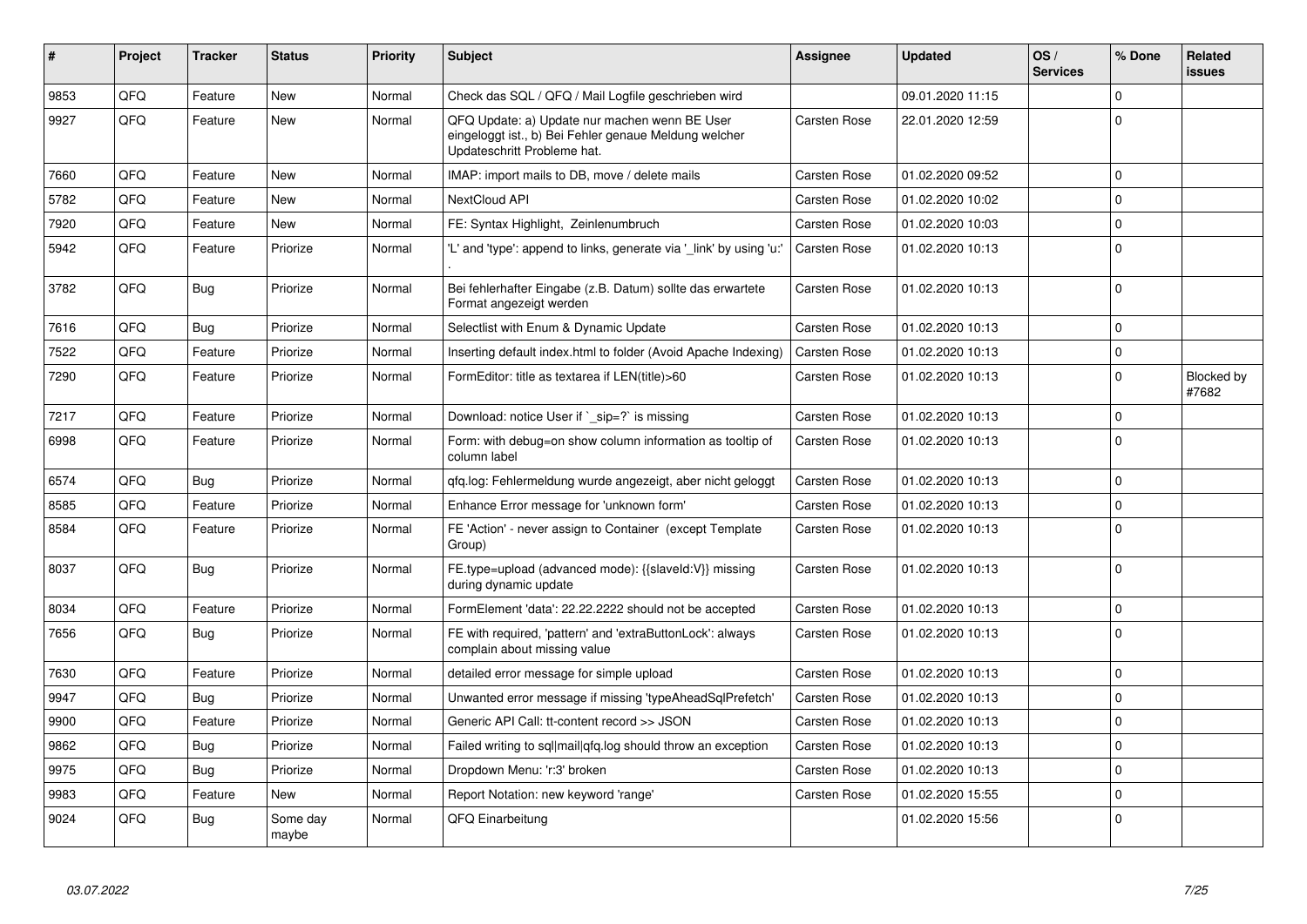| $\sharp$ | Project | <b>Tracker</b> | <b>Status</b>     | <b>Priority</b> | <b>Subject</b>                                                                                                       | Assignee            | <b>Updated</b>   | OS/<br><b>Services</b> | % Done      | Related<br>issues   |
|----------|---------|----------------|-------------------|-----------------|----------------------------------------------------------------------------------------------------------------------|---------------------|------------------|------------------------|-------------|---------------------|
| 2643     | QFQ     | Bug            | Some day<br>maybe | Normal          | Zend / PHP Webinars anschauen                                                                                        | Carsten Rose        | 01.02.2020 15:56 |                        | $\Omega$    |                     |
| 9898     | QFQ     | <b>Bug</b>     | Feedback          | Normal          | Formular trotz Timeout gespeichert                                                                                   | Benjamin Baer       | 01.02.2020 15:56 |                        | $\mathbf 0$ |                     |
| 9855     | QFQ     | <b>Bug</b>     | New               | Normal          | <b>Required Check</b>                                                                                                |                     | 01.02.2020 15:56 |                        | 0           |                     |
| 9773     | QFQ     | Bug            | New               | Normal          | form.parameter.formModeGlobal=requiredOff                                                                            | Carsten Rose        | 01.02.2020 15:56 |                        | $\mathbf 0$ |                     |
| 9535     | QFQ     | Bug            | Feedback          | Normal          | Report:  AS '_vertical' - column to wide - vertical >> rot45,<br>rot90                                               | Benjamin Baer       | 01.02.2020 15:56 |                        | $\Omega$    |                     |
| 10014    | QFQ     | Feature        | New               | Normal          | Manual.rst: describe behaviour and process order of<br>fillStoreVar, slaveId, sqlBefore,                             | Carsten Rose        | 01.02.2020 22:31 |                        | $\Omega$    |                     |
| 9928     | QFQ     | Feature        | Priorize          | Normal          | SpecialColumnName: a) Deprecated: ' AS "_+tag " ', b)<br>New: ' AS "_ <tag1><tag2>"</tag2></tag1>                    | <b>Carsten Rose</b> | 01.02.2020 23:17 |                        | $\Omega$    | Related to<br>#9929 |
| 8277     | QFQ     | Feature        | Priorize          | Normal          | fe.parameter.default=                                                                                                | Carsten Rose        | 01.02.2020 23:17 |                        | $\mathbf 0$ | Related to<br>#8113 |
| 9968     | QFQ     | Feature        | Priorize          | Normal          | Tooltip in Links for Developer                                                                                       | Carsten Rose        | 01.02.2020 23:17 |                        | $\Omega$    |                     |
| 4583     | QFQ     | Bug            | Some day<br>maybe | Normal          | Dynamic Update bei TypeAhead Feldern                                                                                 | Carsten Rose        | 01.02.2020 23:19 |                        | $\Omega$    |                     |
| 4528     | QFQ     | Bug            | Some day<br>maybe | Normal          | extraButtonLock mit SQLAhead Bug                                                                                     | Carsten Rose        | 01.02.2020 23:19 |                        | 0           |                     |
| 4092     | QFQ     | Bug            | Some day<br>maybe | Normal          | 1) Logging verbessern wann welches FE warum ausgefuehrt<br>wird, 2) Documentation: Best Practice Template Group      | Carsten Rose        | 01.02.2020 23:19 |                        | $\Omega$    | Related to<br>#3504 |
| 5389     | QFQ     | Feature        | Some day<br>maybe | Normal          | QFQ Design: Multline label / note                                                                                    | Benjamin Baer       | 01.02.2020 23:19 |                        | $\Omega$    |                     |
| 5132     | QFQ     | Feature        | Some day<br>maybe | Normal          | Error Message sendmail missing attachment: more details                                                              | Carsten Rose        | 01.02.2020 23:19 |                        | $\Omega$    |                     |
| 5021     | QFQ     | <b>Bug</b>     | Some day<br>maybe | Normal          | FE.typ=extra - during save displays error 'datum2' already<br>filled in STORE_SIP - the value is stored nevertheless | Carsten Rose        | 01.02.2020 23:19 |                        | $\Omega$    | Related to<br>#3875 |
| 4872     | QFQ     | Feature        | Some day<br>maybe | Normal          | Fields of Typo3 page available in STORE_TYPO3                                                                        | Carsten Rose        | 01.02.2020 23:19 |                        | $\Omega$    |                     |
| 4869     | QFQ     | Feature        | Some day<br>maybe | Normal          | Dynamic Update (show, hide, readonly?, required?) for<br><b>Template Group Elements</b>                              | Carsten Rose        | 01.02.2020 23:19 |                        | $\Omega$    | Related to<br>#4865 |
| 4606     | QFQ     | Feature        | Some day<br>maybe | Normal          | link: qualifier to render bootstrap button                                                                           | <b>Carsten Rose</b> | 01.02.2020 23:19 |                        | 0           |                     |
| 5877     | QFQ     | <b>Bug</b>     | Some day<br>maybe | Normal          | FE.type=note:bsColumn strange behaviour                                                                              |                     | 01.02.2020 23:19 |                        | 0           |                     |
| 5852     | QFQ     | Feature        | Some day<br>maybe | Normal          | Logging: mail.log / sql.log - im FE anzeigen und via AJAX<br>aktualisieren                                           | Carsten Rose        | 01.02.2020 23:19 |                        | $\mathbf 0$ | Related to<br>#5885 |
| 5805     | QFQ     | Feature        | Some day<br>maybe | Normal          | TypeAHead SQL value instead of key stored                                                                            |                     | 01.02.2020 23:19 |                        | 0           | Related to<br>#5444 |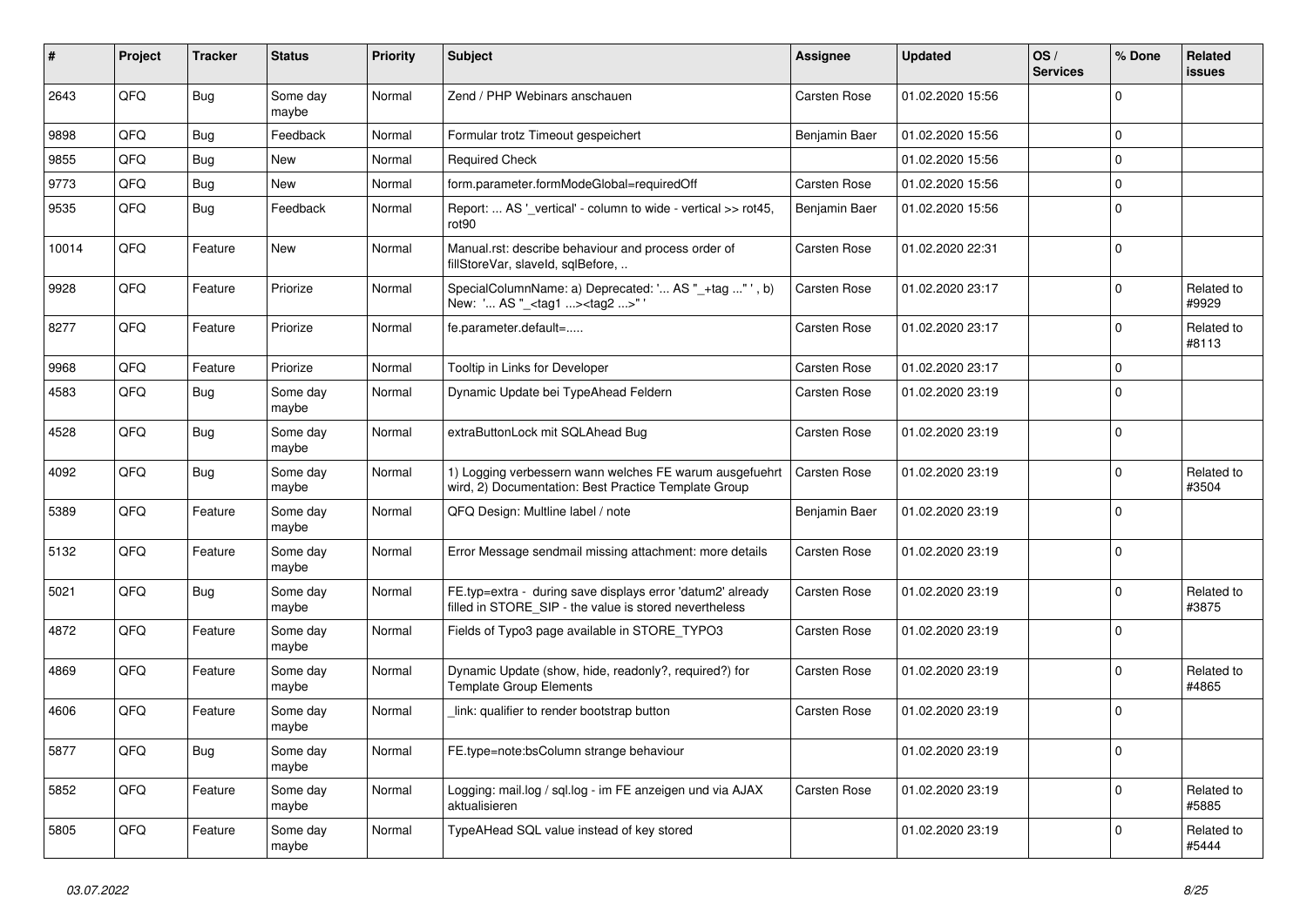| #    | Project | <b>Tracker</b> | <b>Status</b>     | <b>Priority</b> | <b>Subject</b>                                                                                         | <b>Assignee</b>      | <b>Updated</b>   | OS/<br><b>Services</b> | % Done      | Related<br>issues                           |
|------|---------|----------------|-------------------|-----------------|--------------------------------------------------------------------------------------------------------|----------------------|------------------|------------------------|-------------|---------------------------------------------|
| 5768 | QFQ     | <b>Bug</b>     | Some day<br>maybe | Normal          | '{{pageLanguage:T}}' missing if QFQ is called via api                                                  | Carsten Rose         | 01.02.2020 23:19 |                        | 0           |                                             |
| 5706 | QFQ     | <b>Bug</b>     | Some day<br>maybe | Normal          | upload: fileDestination needs to be sanatized                                                          | <b>Carsten Rose</b>  | 01.02.2020 23:19 |                        | 0           |                                             |
| 5579 | QFQ     | Feature        | Some day<br>maybe | Normal          | Enhance Doc / Presentation: variable type 'link column type'                                           | Carsten Rose         | 01.02.2020 23:19 |                        | 0           |                                             |
| 5557 | QFQ     | <b>Bug</b>     | Some day<br>maybe | Normal          | Form load: STORE_RECORD filled, but should be empty                                                    | Carsten Rose         | 01.02.2020 23:19 |                        | $\mathbf 0$ |                                             |
| 7100 | QFQ     | Feature        | Some day<br>maybe | Normal          | Download: log access, max downloads, time limit                                                        |                      | 01.02.2020 23:19 |                        | $\mathbf 0$ |                                             |
| 6704 | QFQ     | Feature        | Some day<br>maybe | Normal          | Upload Mode: Bilder in Notizen rechts sollen aktuellen<br>Upload repräsentieren.                       |                      | 01.02.2020 23:19 |                        | $\mathbf 0$ | Related to<br>#3264                         |
| 6084 | QFQ     | Feature        | Some day<br>maybe | Normal          | New escape type: 'D' - convert date                                                                    |                      | 01.02.2020 23:19 |                        | $\mathbf 0$ |                                             |
| 5991 | QFQ     | <b>Bug</b>     | Some day<br>maybe | Normal          | URLs with ' ' or long parameter are problematic                                                        | <b>Carsten Rose</b>  | 01.02.2020 23:19 |                        | 0           |                                             |
| 5983 | QFQ     | Feature        | Some day<br>maybe | Normal          | Form Submit (save & update): normalize date/-time FE                                                   | <b>Carsten Rose</b>  | 01.02.2020 23:19 |                        | $\mathbf 0$ |                                             |
| 5923 | QFQ     | Feature        | Some day<br>maybe | Normal          | fillStoreSystemBySqlLate                                                                               |                      | 01.02.2020 23:19 |                        | 0           |                                             |
| 5895 | QFQ     | Feature        | Some day<br>maybe | Normal          | Tutorial: List of all QFQ Features                                                                     |                      | 01.02.2020 23:19 |                        | $\mathbf 0$ |                                             |
| 5893 | QFQ     | Feature        | Some day<br>maybe | Normal          | Edit on double-click                                                                                   |                      | 01.02.2020 23:19 |                        | $\mathbf 0$ | Related to<br>#5894                         |
| 8056 | QFQ     | Feature        | Some day<br>maybe | Normal          | Termin Organisation (Reservation)                                                                      |                      | 01.02.2020 23:19 |                        | $\mathbf 0$ | Related to<br>#8658                         |
| 7921 | QFQ     | Feature        | Some day<br>maybe | Normal          | Rest API Export: URL kuerzer machen                                                                    |                      | 01.02.2020 23:19 |                        | $\mathbf 0$ |                                             |
| 7281 | QFQ     | <b>Bug</b>     | Some day<br>maybe | Normal          | Subrecords: on large screen separator line too short                                                   |                      | 01.02.2020 23:19 |                        | $\mathbf 0$ |                                             |
| 4651 | QFQ     | <b>Bug</b>     | Some day<br>maybe | Normal          | 'Loading document" Modal wird angezeigt bei uzhcd type=2<br>Ansicht                                    | <b>Carsten Rose</b>  | 01.02.2020 23:20 |                        | $\mathbf 0$ |                                             |
| 4454 | QFQ     | <b>Bug</b>     | Some day<br>maybe | Normal          | Required Elements: multiple elements in a row - whole row<br>marked if only one input is empty.        | <b>Beniamin Baer</b> | 01.02.2020 23:20 |                        | 0           |                                             |
| 4439 | QFQ     | Feature        | Some day<br>maybe | Normal          | Log: report all actions fired by an FE Element, incl. the<br>original directive (slaveld, sqlInsert, ) |                      | 01.02.2020 23:20 |                        | $\Omega$    | Related to<br>#4432,<br>Related to<br>#5458 |
| 4435 | QFQ     | Feature        | Some day<br>maybe | Normal          | Report: striptags - specify allowed tags                                                               |                      | 01.02.2020 23:20 |                        | $\mathbf 0$ |                                             |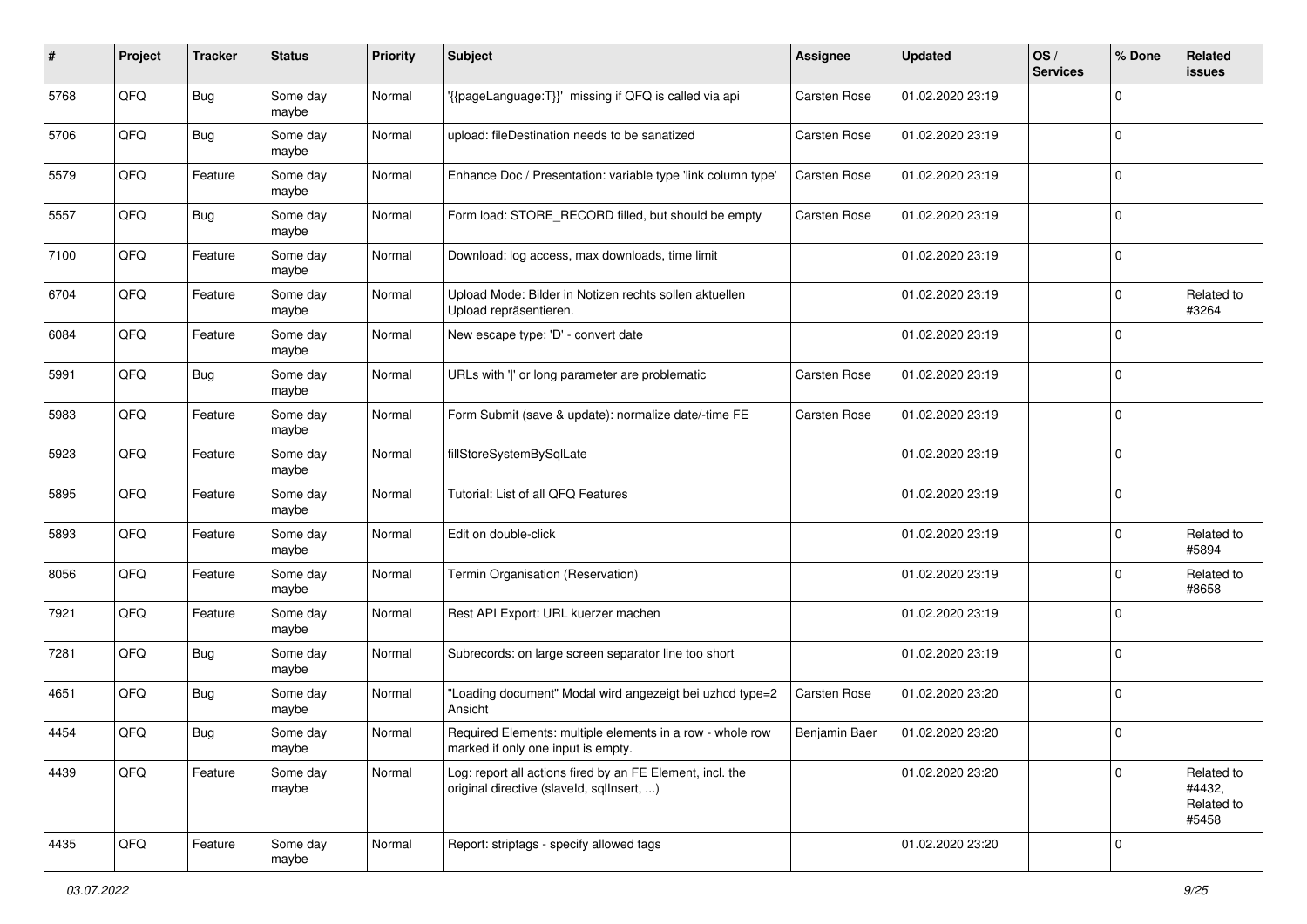| #    | Project | <b>Tracker</b> | <b>Status</b>     | <b>Priority</b> | <b>Subject</b>                                                                                                                                           | <b>Assignee</b> | <b>Updated</b>   | OS/<br><b>Services</b> | % Done      | Related<br>issues                           |
|------|---------|----------------|-------------------|-----------------|----------------------------------------------------------------------------------------------------------------------------------------------------------|-----------------|------------------|------------------------|-------------|---------------------------------------------|
| 4433 | QFQ     | Feature        | Some day<br>maybe | Normal          | Log when SIP will be destroyed by QFQ for any (security)<br>reason                                                                                       |                 | 01.02.2020 23:20 |                        | U           | Related to<br>#4432,<br>Related to<br>#5458 |
| 4398 | QFQ     | <b>Bug</b>     | Some day<br>maybe | Normal          | Typeahead: mouse click in a prefilled input opens a single<br>item dropdown with the current value - click on it seems to<br>set the value, not the key. | Benjamin Baer   | 01.02.2020 23:20 |                        | $\Omega$    | Related to<br>#4457                         |
| 4330 | QFQ     | Feature        | Some day<br>maybe | Normal          | Error Message: report missing {{ / }} in sqlUpdate, sqlInsert,<br>sqlDelete, sqlAfter, sqlBefore in FE action elements.                                  | Carsten Rose    | 01.02.2020 23:20 |                        | $\Omega$    |                                             |
| 4328 | QFQ     | Bug            | Some day<br>maybe | Normal          | Error Message: Show FE name/number on problems in FE                                                                                                     | Carsten Rose    | 01.02.2020 23:20 |                        | $\Omega$    |                                             |
| 1234 | QFQ     | Feature        | Some day<br>maybe | Normal          | QF: Record numbering: Im Grid soll in Spalte 1 optional die<br>laufende Nummer der Records angezeigt werden.                                             |                 | 01.02.2020 23:20 |                        | $\mathbf 0$ |                                             |
| 955  | QFQ     | Feature        | Some day<br>maybe | Normal          | QF: Notizen vor/nach dem Form                                                                                                                            |                 | 01.02.2020 23:20 |                        | $\Omega$    |                                             |
| 5455 | QFQ     | Feature        | Some day<br>maybe | Normal          | Mail Redirects grld abhaengig                                                                                                                            |                 | 01.02.2020 23:20 |                        | $\Omega$    |                                             |
| 5428 | QFQ     | Feature        | Some day<br>maybe | Normal          | secure thumbnail: late render on access.                                                                                                                 | Carsten Rose    | 01.02.2020 23:20 |                        | $\Omega$    |                                             |
| 5342 | QFQ     | Feature        | Some day<br>maybe | Normal          | link - with HTML Attributes                                                                                                                              |                 | 01.02.2020 23:20 |                        | $\Omega$    | Related to<br>#14077                        |
| 5024 | QFQ     | Feature        | Some day<br>maybe | Normal          | Fabric: Generate PDF with edits                                                                                                                          | Benjamin Baer   | 01.02.2020 23:20 |                        | $\Omega$    | Related to<br>#10704                        |
| 4816 | QFQ     | Feature        | Some day<br>maybe | Normal          | Templates for QFQ Reports (Tables, Radios, )                                                                                                             |                 | 01.02.2020 23:20 |                        | $\Omega$    |                                             |
| 4757 | QFQ     | Feature        | Some day<br>maybe | Normal          | Test subrecord: download links ok? Links ok?                                                                                                             | Carsten Rose    | 01.02.2020 23:20 |                        | $\mathbf 0$ |                                             |
| 4652 | QFQ     | Feature        | Some day<br>maybe | Normal          | UZH CD: Weiterleitung auf benutzerdefinierte 403/404 Seite                                                                                               | Carsten Rose    | 01.02.2020 23:20 |                        | $\mathbf 0$ |                                             |
| 7402 | QFQ     | <b>Bug</b>     | Some day<br>maybe | Normal          | thumbnail cache: outdated picture when permission denied<br>and permission resolved.                                                                     |                 | 01.02.2020 23:20 |                        | $\Omega$    |                                             |
| 7101 | QFQ     | <b>Bug</b>     | Some day<br>maybe | Normal          | 'form' in SIP and 'report' - breaks                                                                                                                      |                 | 01.02.2020 23:20 |                        | $\Omega$    |                                             |
| 5851 | QFQ     | Feature        | Some day<br>maybe | Normal          | Queue System implementieren: MQTT, RabbitMQ                                                                                                              |                 | 01.02.2020 23:20 |                        | 0           | Related to<br>#5715                         |
| 5850 | QFQ     | Feature        | Some day<br>maybe | Normal          | Deployment: In QFQ Doc best practice fuer zeitgemaesses<br>Deployment beschreiben                                                                        |                 | 01.02.2020 23:20 |                        | $\mathbf 0$ |                                             |
| 5665 | QFQ     | Feature        | Some day<br>maybe | Normal          | Versuch das '{{!' nicht mehr noetig ist.                                                                                                                 | Carsten Rose    | 01.02.2020 23:20 |                        | $\mathbf 0$ | Related to<br>#7432,<br>Related to<br>#7434 |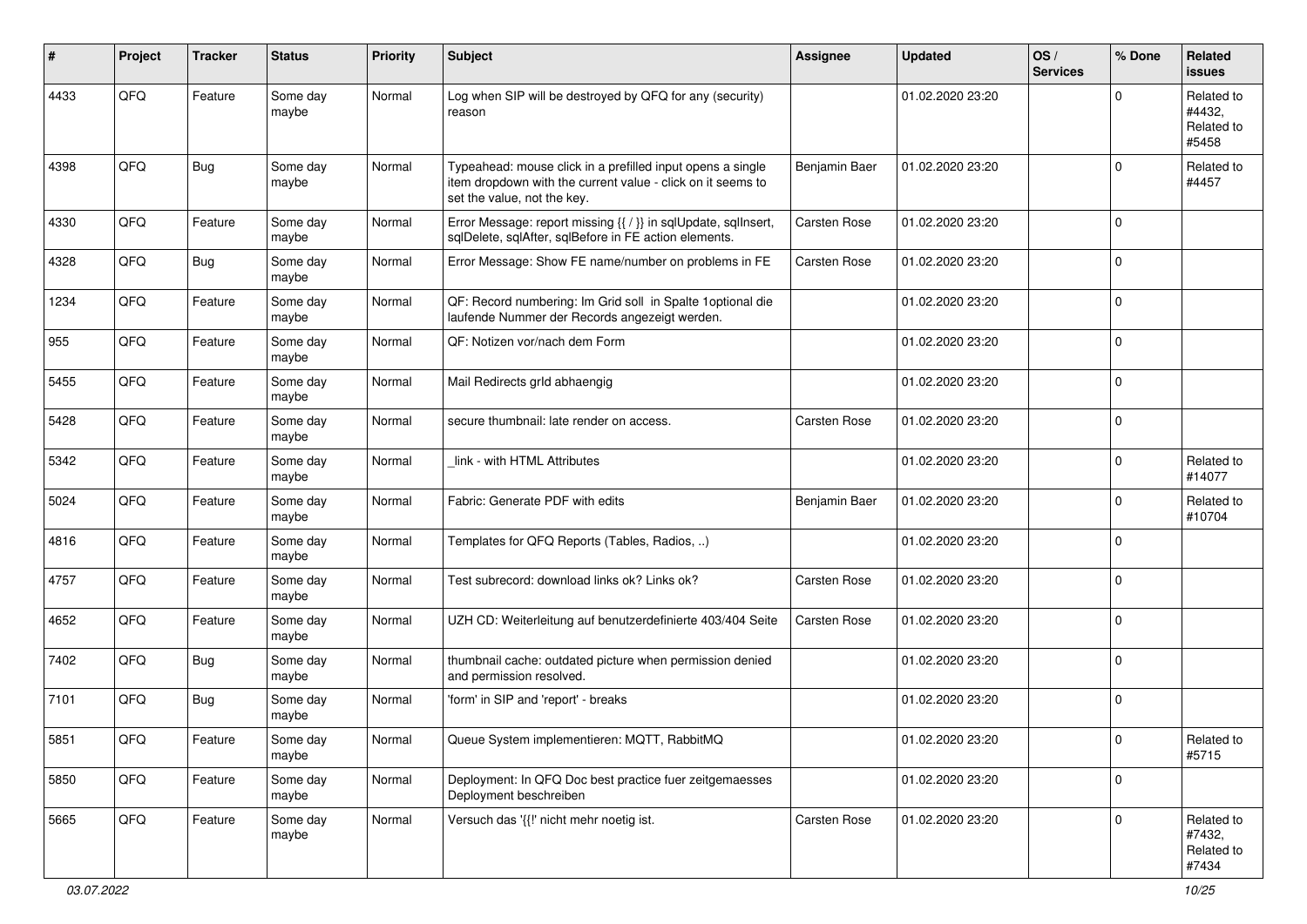| ∦    | Project | <b>Tracker</b> | <b>Status</b>     | <b>Priority</b> | <b>Subject</b>                                                                                                                                                | <b>Assignee</b> | <b>Updated</b>   | OS/<br><b>Services</b> | % Done         | Related<br>issues                              |
|------|---------|----------------|-------------------|-----------------|---------------------------------------------------------------------------------------------------------------------------------------------------------------|-----------------|------------------|------------------------|----------------|------------------------------------------------|
| 4443 | QFQ     | Feature        | Some day<br>maybe | Normal          | Form: multiple secondary tables                                                                                                                               |                 | 01.02.2020 23:20 |                        | $\mathbf 0$    |                                                |
| 4365 | QFQ     | Feature        | Some day<br>maybe | Normal          | Multi Language: new way of config                                                                                                                             | Carsten Rose    | 01.02.2020 23:20 |                        | $\mathbf 0$    |                                                |
| 4343 | QFQ     | Feature        | Some day<br>maybe | Normal          | Link: Classifier to add 'attributes'                                                                                                                          | Carsten Rose    | 01.02.2020 23:20 |                        | $\mathbf 0$    | Related to<br>#14077                           |
| 4659 | QFQ     | <b>Bug</b>     | Some day<br>maybe | Normal          | infoButtonExtra                                                                                                                                               | Carsten Rose    | 01.02.2020 23:20 |                        | 0              |                                                |
| 4650 | QFQ     | Feature        | Some day<br>maybe | Normal          | Convert html to doc/rtf                                                                                                                                       | Carsten Rose    | 01.02.2020 23:20 |                        | $\overline{0}$ | Related to<br>#10704                           |
| 4640 | QFQ     | Feature        | Some day<br>maybe | Normal          | Rename System Forms                                                                                                                                           |                 | 01.02.2020 23:20 |                        | 0              |                                                |
| 4627 | QFQ     | Feature        | Some day<br>maybe | Normal          | dbupdate: all tables - check 'create', 'modified' if it is possible<br>to change to default 'CURRENT_TIMESTAMP' and modified<br>'ON UPDATE CURRENT_TIMESTAMP' |                 | 01.02.2020 23:20 |                        | $\mathbf 0$    |                                                |
| 4626 | QFQ     | Feature        | Some day<br>maybe | Normal          | Mobile View: 'classBody=qfq-form-right' makes no sense                                                                                                        |                 | 01.02.2020 23:20 |                        | $\mathbf 0$    |                                                |
| 4551 | QFQ     | Feature        | Some day<br>maybe | Normal          | Set 'pills' via dynamicUpdate to show/hide/disabled                                                                                                           |                 | 01.02.2020 23:20 |                        | $\mathbf 0$    | Related to<br>#3752                            |
| 4549 | QFQ     | Bug            | Some day<br>maybe | Normal          | TemplateGroups: FE.type SELECT loose selected value after   Carsten Rose<br>save                                                                              |                 | 01.02.2020 23:20 |                        | $\mathbf 0$    | Related to<br>#4548,<br>Related to<br>#4771    |
| 4546 | QFQ     | <b>Bug</b>     | Some day<br>maybe | Normal          | NH: SIP storage is destroyed                                                                                                                                  |                 | 01.02.2020 23:20 |                        | 0              |                                                |
| 4536 | QFQ     | Feature        | Some day<br>maybe | Normal          | FE upload: problem with delete if mutliple uploads an<br>FE.name="                                                                                            |                 | 01.02.2020 23:20 |                        | $\mathbf 0$    |                                                |
| 4446 | QFQ     | Feature        | Some day<br>maybe | Normal          | New FE get same feldContainerId as last modifed FE                                                                                                            |                 | 01.02.2020 23:20 |                        | 0              |                                                |
| 5892 | QFQ     | Feature        | Some day<br>maybe | Normal          | QFQ should use T3 API to manipulate FE GROUP<br>membership                                                                                                    |                 | 01.02.2020 23:20 |                        | $\mathbf 0$    |                                                |
| 5480 | QFQ     | Feature        | Some day<br>maybe | Normal          | QFQ: Dokumentation mit Screenshots versehen                                                                                                                   | Carsten Rose    | 01.02.2020 23:20 |                        | $\mathbf 0$    | Related to<br>#9879                            |
| 5452 | QFG     | Feature        | Some day<br>maybe | Normal          | Thumbnails from PDF: bad quality                                                                                                                              |                 | 01.02.2020 23:20 |                        | 0              |                                                |
| 4771 | QFQ     | <b>Bug</b>     | Some day<br>maybe | Normal          | qfq: select-down-values empty after save (edit-form for<br>program administrators)                                                                            | Carsten Rose    | 01.02.2020 23:20 |                        | $\overline{0}$ | Related to<br>#4549, Has<br>duplicate<br>#4282 |
| 4719 | QFQ     | Feature        | Some day<br>maybe | Normal          | Custom Message in Client in case of 'Browser tab close,<br>modification will be lost'                                                                         |                 | 01.02.2020 23:20 |                        | $\mathbf 0$    |                                                |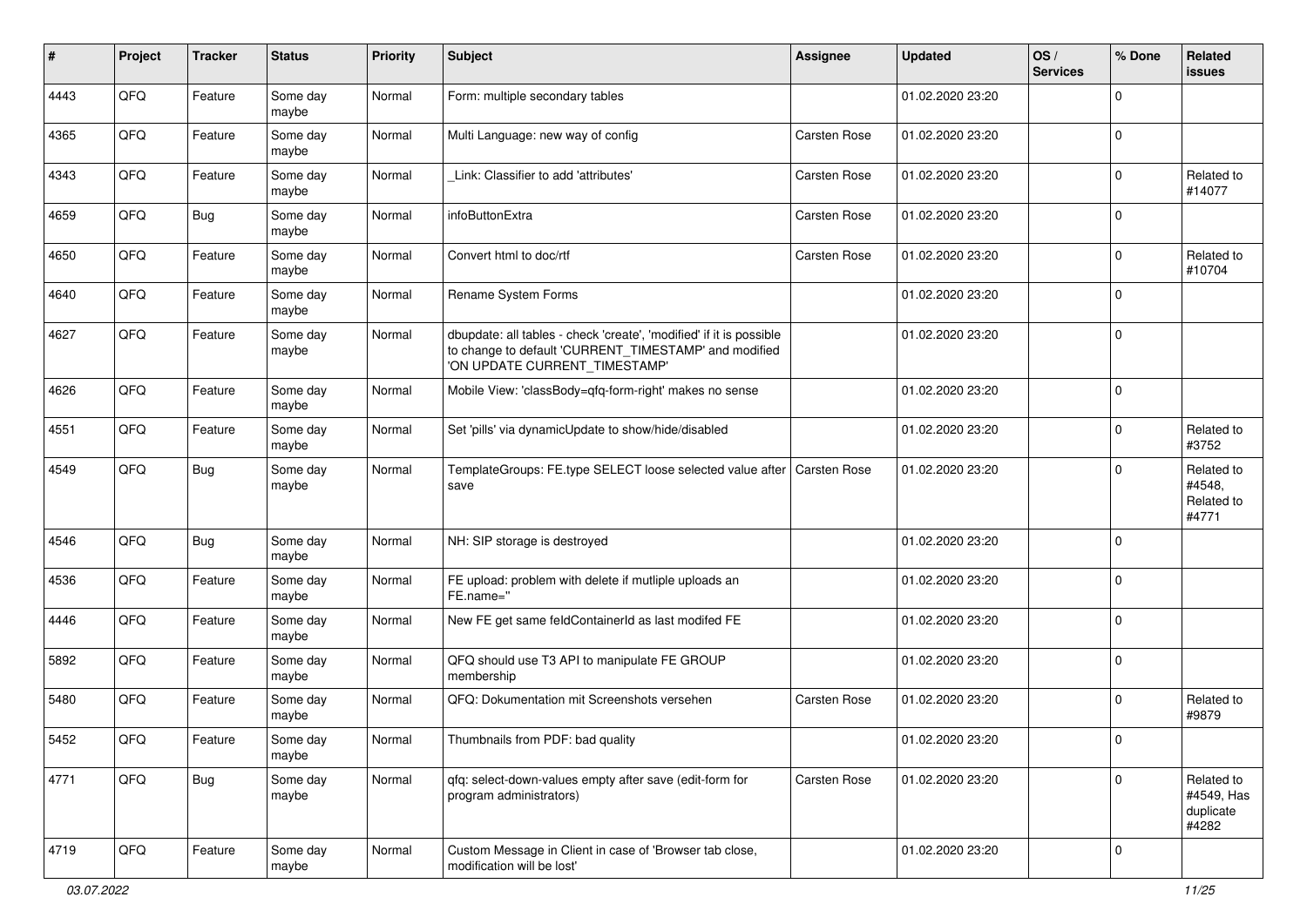| #    | Project | <b>Tracker</b> | <b>Status</b>     | <b>Priority</b> | <b>Subject</b>                                                                                                             | <b>Assignee</b>     | <b>Updated</b>   | OS/<br><b>Services</b> | % Done      | Related<br><b>issues</b>                    |
|------|---------|----------------|-------------------|-----------------|----------------------------------------------------------------------------------------------------------------------------|---------------------|------------------|------------------------|-------------|---------------------------------------------|
| 3547 | QFQ     | Bug            | New               | Normal          | FE of type 'note' causes writing of empty fields.                                                                          | <b>Carsten Rose</b> | 01.02.2020 23:21 |                        | $\Omega$    |                                             |
| 3504 | QFQ     | Feature        | New               | Normal          | Logging: welche Action FEs werden wann wie ausgefuehrt                                                                     | Carsten Rose        | 01.02.2020 23:21 |                        | 0           | Related to<br>#5458,<br>Related to<br>#4092 |
| 5576 | QFQ     | Bug            | New               | Normal          | Using MySQL 'DROP' requires privilege - wich is not really<br>necessary.                                                   | <b>Carsten Rose</b> | 01.02.2020 23:21 |                        | 0           |                                             |
| 5131 | QFQ     | Feature        | New               | Normal          | Activate Spin Gear ('wait/busy' indicator) via LINK attribute                                                              | Carsten Rose        | 01.02.2020 23:21 |                        | 0           |                                             |
| 4250 | QFQ     | Feature        | New               | Normal          | AutoCron in QFQ via PHP                                                                                                    | Carsten Rose        | 01.02.2020 23:21 |                        | $\Omega$    | Related to<br>#3292,<br>Related to<br>#3291 |
| 6483 | QFQ     | Bug            | New               | Normal          | R Store funktioniert nicht bei 'Report Notation' im FE                                                                     | <b>Carsten Rose</b> | 01.02.2020 23:21 |                        | 0           |                                             |
| 6462 | QFQ     | Bug            | New               | Normal          | File Upload: Nutzlose Fehlermeldung wenn Datei zu gross                                                                    | Carsten Rose        | 01.02.2020 23:21 |                        | $\Omega$    | Related to<br>#6139                         |
| 6437 | QFQ     | Feature        | New               | Normal          | Neuer Mode Button bei FormElementen                                                                                        | <b>Carsten Rose</b> | 01.02.2020 23:21 |                        | U           | Related to<br>#9668,<br>Blocked by<br>#9678 |
| 6292 | QFQ     | Feature        | New               | Normal          | Download: File speichern mit Hash aber original Filename in<br>der Datenbank vermerken fuer Downloads                      | <b>Carsten Rose</b> | 01.02.2020 23:21 |                        | $\Omega$    |                                             |
| 6289 | QFQ     | Feature        | New               | Normal          | Form: Log                                                                                                                  | Carsten Rose        | 01.02.2020 23:21 |                        | $\Omega$    |                                             |
| 6765 | QFQ     | Feature        | New               | Normal          | Moeglichkeit via QFQ eigene Logs zu schreiben                                                                              | Carsten Rose        | 01.02.2020 23:21 |                        | 0           |                                             |
| 6677 | QFQ     | Bug            | New               | Normal          | Error message FE Action Element: no/wrong FE reference<br>who cause the problem.                                           | <b>Carsten Rose</b> | 01.02.2020 23:21 |                        | $\Omega$    |                                             |
| 6594 | QFQ     | Feature        | New               | Normal          | Excel: on download, check if there is a valid sip                                                                          | Carsten Rose        | 01.02.2020 23:21 |                        | 0           |                                             |
| 7119 | QFQ     | Feature        | New               | Normal          | Upload: scaleDownWidth, scaleDownHeight                                                                                    | Carsten Rose        | 01.02.2020 23:21 |                        | 0           |                                             |
| 7102 | QFQ     | Feature        | New               | Normal          | Comment sign in report: '#' and '--'                                                                                       | <b>Carsten Rose</b> | 01.02.2020 23:21 |                        | 0           |                                             |
| 7099 | QFQ     | Feature        | New               | Normal          | Redesign FormEditor                                                                                                        | <b>Carsten Rose</b> | 01.02.2020 23:21 |                        | $\mathbf 0$ |                                             |
| 7014 | QFQ     | Bug            | New               | Normal          | Sending invalid emails succeeds when<br>debug.redirectAllMailTo is set                                                     | Carsten Rose        | 01.02.2020 23:21 |                        | $\Omega$    |                                             |
| 6972 | QFQ     | Feature        | Some day<br>maybe | Normal          | Fabric Clipboard / cross browser tab                                                                                       | Benjamin Baer       | 01.02.2020 23:21 |                        | $\mathbf 0$ |                                             |
| 6970 | QFQ     | Feature        | Some day<br>maybe | Normal          | tablesorter: default fuer 'sortReset' aendern von 'Ctrl' zu 'Alt'                                                          | Benjamin Baer       | 01.02.2020 23:21 |                        | $\mathbf 0$ |                                             |
| 6912 | QFQ     | <b>Bug</b>     | New               | Normal          | error Message Var 'deadline' already set in SIP - in Form<br>with FE.value={{deadline:R:::{{deadlinePeriod:Y}}}}           | Carsten Rose        | 01.02.2020 23:21 |                        | $\mathbf 0$ |                                             |
| 6855 | QFQ     | Feature        | New               | Normal          | With {{feUser:U}}!={{feUser:T}}: Save / Delete: only possible<br>with {{feUserSave:U}}='yes' and '{{feUserDelete:U}}='yes' | Carsten Rose        | 01.02.2020 23:21 |                        | 0           |                                             |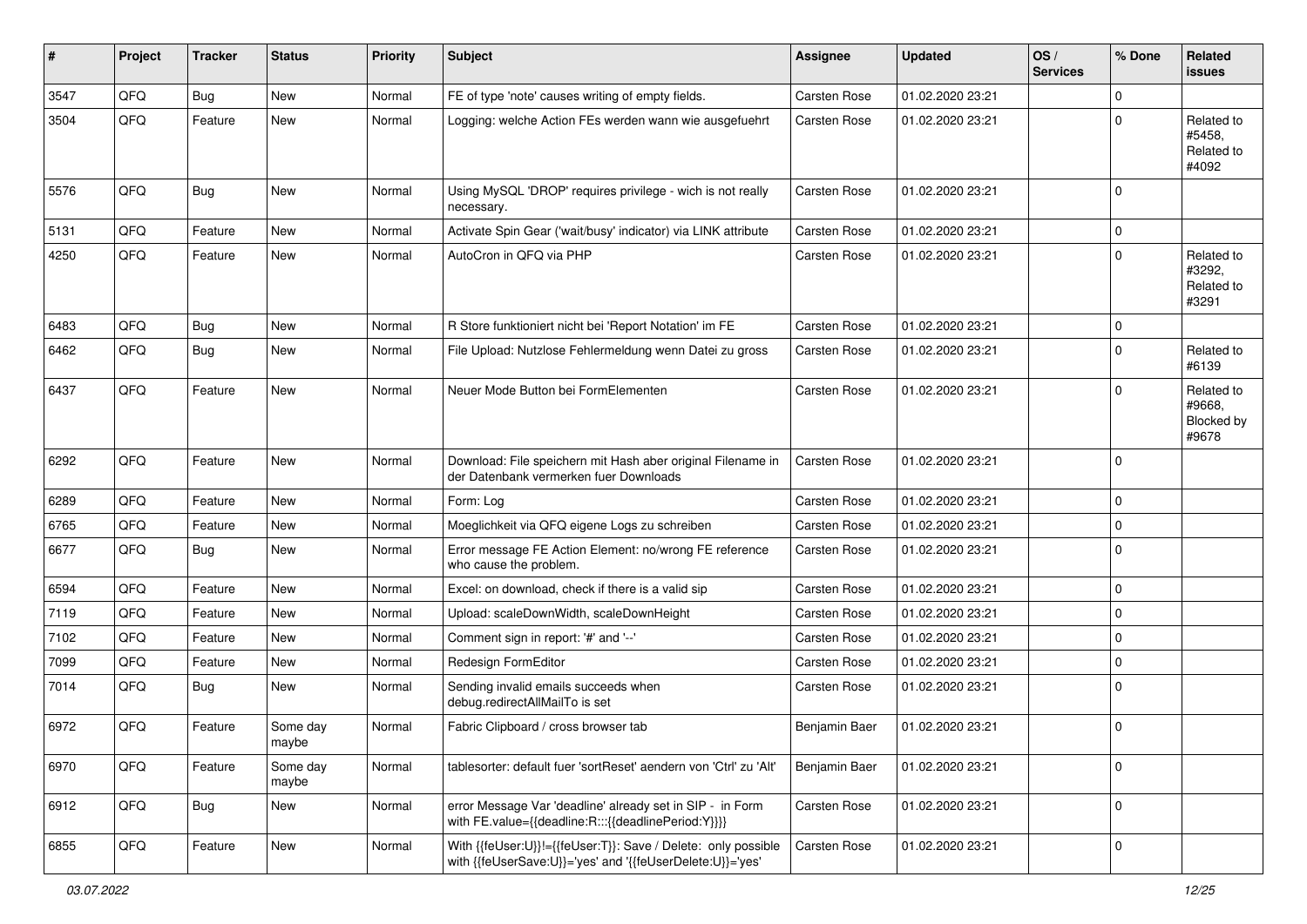| ∦    | Project | <b>Tracker</b> | <b>Status</b> | <b>Priority</b> | <b>Subject</b>                                                                                        | Assignee            | <b>Updated</b>   | OS/<br><b>Services</b> | % Done      | Related<br><b>issues</b>  |
|------|---------|----------------|---------------|-----------------|-------------------------------------------------------------------------------------------------------|---------------------|------------------|------------------------|-------------|---------------------------|
| 7481 | QFQ     | Feature        | <b>New</b>    | Normal          | Detect 'BaseUrl' automatically                                                                        | <b>Carsten Rose</b> | 01.02.2020 23:21 |                        | 0           |                           |
| 7342 | QFQ     | Feature        | New           | Normal          | add content $=$ hide this                                                                             | Carsten Rose        | 01.02.2020 23:21 |                        | $\Omega$    |                           |
| 7280 | QFQ     | Feature        | New           | Normal          | recently used table                                                                                   | <b>Carsten Rose</b> | 01.02.2020 23:21 |                        | $\Omega$    |                           |
| 7261 | QFQ     | <b>Bug</b>     | New           | Normal          | Report pathFilename for user without path, only the filename                                          | <b>Carsten Rose</b> | 01.02.2020 23:21 |                        | 0           |                           |
| 7239 | QFQ     | Feature        | New           | Normal          | TinyMCE: html tag whitelist                                                                           | Carsten Rose        | 01.02.2020 23:21 |                        | 0           | Related to<br>#14320      |
| 7219 | QFQ     | Bug            | New           | Normal          | typeSheadSql / typeAheadSqlPrefetch: change to curly<br>braces                                        | Carsten Rose        | 01.02.2020 23:21 |                        | $\mathbf 0$ |                           |
| 7175 | QFQ     | Feature        | <b>New</b>    | Normal          | Upload: md5 hash as filename                                                                          | <b>Carsten Rose</b> | 01.02.2020 23:21 |                        | $\mathbf 0$ |                           |
| 9602 | QFQ     | Feature        | New           | Normal          | Form definition as JSON                                                                               | Carsten Rose        | 01.02.2020 23:21 |                        | $\Omega$    | Related to<br>#9600       |
| 7683 | QFQ     | Feature        | New           | Normal          | Special column names in '{{ SELECT  AS _link }}' should be Carsten Rose<br>detected                   |                     | 01.02.2020 23:21 |                        | $\mathbf 0$ |                           |
| 7681 | QFQ     | Feature        | New           | Normal          | Optional switch off 'check for modified record'                                                       | Carsten Rose        | 01.02.2020 23:21 |                        | $\mathbf 0$ |                           |
| 7574 | QFQ     | <b>Bug</b>     | New           | Normal          | Substitute error: form element not reported / dont parse<br>Form.note                                 | Carsten Rose        | 01.02.2020 23:21 |                        | $\Omega$    |                           |
| 7521 | QFQ     | Feature        | <b>New</b>    | Normal          | TemplateGroup: fe.type=upload                                                                         | Carsten Rose        | 01.02.2020 23:21 |                        | $\Omega$    | Related to<br>#9706       |
| 4082 | QFQ     | Feature        | New           | Normal          | Dynamic Update: modeSql - useful default                                                              | Carsten Rose        | 01.02.2020 23:22 |                        | 0           |                           |
| 7512 | QFQ     | Bug            | <b>New</b>    | Normal          | FE: inputType=number >> 'pattern' is not respected                                                    | Carsten Rose        | 01.02.2020 23:22 |                        | 0           |                           |
| 7109 | QFQ     | Feature        | New           | Normal          | Dynamic Updates: row/element hide                                                                     | Carsten Rose        | 01.02.2020 23:22 |                        | 0           | Has<br>duplicate<br>#4081 |
| 7002 | QFQ     | <b>Bug</b>     | <b>New</b>    | Normal          | Dynamic Update: row does not disappear / appear                                                       | Carsten Rose        | 01.02.2020 23:22 |                        | 0           |                           |
| 6250 | QFQ     | Feature        | In Progress   | Normal          | Enhance layout: a) Subrecord, b) Subrecord-Title                                                      | <b>Carsten Rose</b> | 01.02.2020 23:22 |                        | $\Omega$    | Related to<br>#5391       |
| 7812 | QFQ     | Feature        | New           | Normal          | FE 'Subrecord' - new option 'subrecordShowFilter',<br>'subrecordPaging'                               | Carsten Rose        | 01.02.2020 23:22 |                        | $\Omega$    |                           |
| 7795 | QFQ     | Bug            | New           | Normal          | Readonly Form: Typeahead-Felder                                                                       | Carsten Rose        | 01.02.2020 23:22 |                        | 0           | Related to<br>#10640      |
| 7730 | QFQ     | Feature        | Priorize      | Normal          | SELECT Box: title in between                                                                          | Benjamin Baer       | 01.02.2020 23:22 |                        | 0           |                           |
| 7685 | QFQ     | <b>Bug</b>     | New           | Normal          | Open FormElement from QFQ error message and save<br>modified record: error about missing {{formId:F}} | Carsten Rose        | 01.02.2020 23:22 |                        | 0           |                           |
| 7547 | QFG     | <b>Bug</b>     | New           | Normal          | Error Message in afterSave: wrong parameter column<br>reported                                        | Carsten Rose        | 01.02.2020 23:22 |                        | $\mathbf 0$ |                           |
| 7524 | QFQ     | <b>Bug</b>     | New           | Normal          | QFQ throws a 'General Error' if 'fileadmin/protected/log/' is<br>not writeable                        | Carsten Rose        | 01.02.2020 23:22 |                        | $\mathbf 0$ |                           |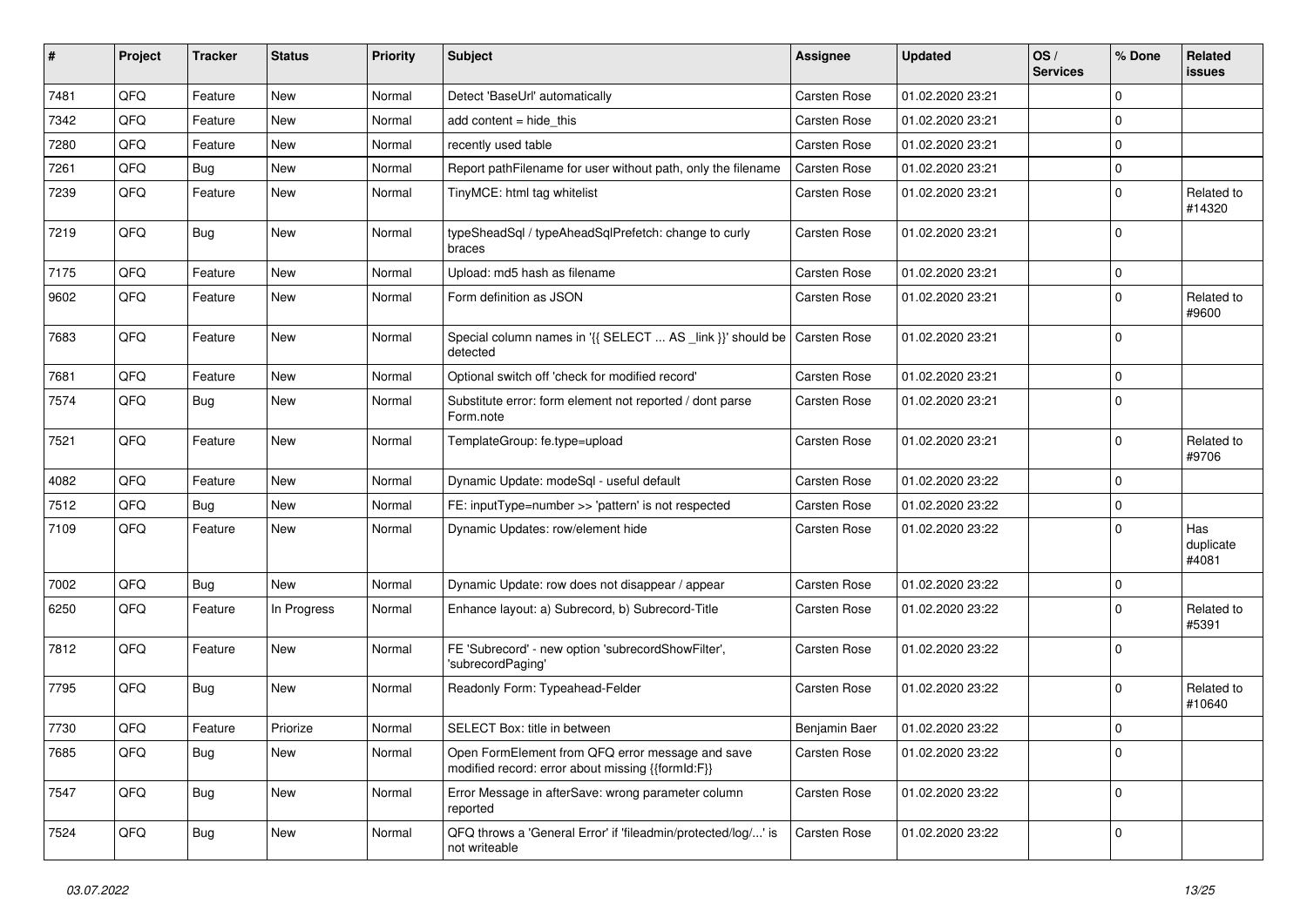| $\vert$ # | Project | <b>Tracker</b> | <b>Status</b>     | <b>Priority</b> | <b>Subject</b>                                                                                         | Assignee            | <b>Updated</b>   | OS/<br><b>Services</b> | % Done      | Related<br>issues    |
|-----------|---------|----------------|-------------------|-----------------|--------------------------------------------------------------------------------------------------------|---------------------|------------------|------------------------|-------------|----------------------|
| 7520      | QFQ     | Feature        | <b>New</b>        | Normal          | QR Code:  AS _qr ( AS _link)                                                                           | Carsten Rose        | 01.02.2020 23:22 |                        | $\Omega$    |                      |
| 7519      | QFQ     | Feature        | <b>New</b>        | Normal          | Select: Multi                                                                                          | Carsten Rose        | 01.02.2020 23:22 |                        | $\Omega$    |                      |
| 7513      | QFQ     | Bug            | New               | Normal          | Radios not correct aligned                                                                             | Carsten Rose        | 01.02.2020 23:22 |                        | $\mathbf 0$ |                      |
| 8806      | QFQ     | Feature        | New               | Normal          | SQL Function nl2br                                                                                     | Carsten Rose        | 01.02.2020 23:22 |                        | $\Omega$    |                      |
| 8719      | QFQ     | Feature        | New               | Normal          | extraButtonLock: add support for 0/1                                                                   | Carsten Rose        | 01.02.2020 23:22 |                        | $\Omega$    |                      |
| 8336      | QFQ     | Feature        | <b>New</b>        | Normal          | Form > modified > Close New: a) Optional disable popup, b)<br>custom text, c) mode on save: close stay | Carsten Rose        | 01.02.2020 23:22 |                        | $\Omega$    | Related to<br>#8335  |
| 8089      | QFQ     | Feature        | <b>New</b>        | Normal          | Copy/Paste for FormElements                                                                            | Carsten Rose        | 01.02.2020 23:22 |                        | $\Omega$    |                      |
| 8049      | QFQ     | Bug            | New               | Normal          | FE.type=note, column 'value': text moves some pixel to top<br>after save                               | Carsten Rose        | 01.02.2020 23:22 |                        | $\Omega$    |                      |
| 7924      | QFQ     | Feature        | New               | Normal          | Radio/Checkbox with Tooltip                                                                            | Carsten Rose        | 01.02.2020 23:22 |                        | $\Omega$    |                      |
| 9130      | QFQ     | Feature        | Some day<br>maybe | Normal          | tablesorter: Automatic Row numbering / Zeilenummer                                                     | Benjamin Baer       | 01.02.2020 23:22 |                        | $\Omega$    |                      |
| 9129      | QFQ     | Feature        | New               | Normal          | sqlValidate: Message as notification, not as error                                                     | Carsten Rose        | 01.02.2020 23:22 |                        | $\mathbf 0$ | Related to<br>#9128  |
| 9128      | QFQ     | Feature        | New               | Normal          | Error Message: not replaced variables- a) replace back to '{'<br>b) underline                          | Carsten Rose        | 01.02.2020 23:22 |                        | $\mathbf 0$ | Related to<br>#9129  |
| 9127      | QFQ     | Bug            | New               | Normal          | Error Message: change 'roll over' color - text not readable                                            | Carsten Rose        | 01.02.2020 23:22 |                        | $\mathbf 0$ |                      |
| 8975      | QFQ     | Feature        | New               | Normal          | Report Notation: 2.0                                                                                   | Carsten Rose        | 01.02.2020 23:22 |                        | $\Omega$    | Related to<br>#8963  |
| 9317      | QFQ     | Bug            | New               | Normal          | FE.type=note: with dynamic show/hidden an empty label<br>causes trouble                                | Carsten Rose        | 01.02.2020 23:22 |                        | $\Omega$    |                      |
| 9208      | QFQ     | Feature        | New               | Normal          | Manage 'recent' records                                                                                | Carsten Rose        | 01.02.2020 23:22 |                        | $\mathbf 0$ |                      |
| 9177      | QFQ     | Bug            | New               | Normal          | Bug? QFQ tries to save an action FE, which has real existing<br>column name                            | <b>Carsten Rose</b> | 01.02.2020 23:22 |                        | l 0         |                      |
| 9136      | QFQ     | Feature        | <b>New</b>        | Normal          | Create ZIP files with dynamic PDFs                                                                     | Carsten Rose        | 01.02.2020 23:22 |                        | $\mathbf 0$ |                      |
| 9537      | QFQ     | Feature        | <b>New</b>        | Normal          | FormEditor: Edit fieldset in FrontEnd                                                                  | Carsten Rose        | 01.02.2020 23:22 |                        | 0           |                      |
| 9533      | QFQ     | Bug            | New               | Normal          | FE.type=upload: Check in 'beforeSave' if upload is given                                               | Carsten Rose        | 01.02.2020 23:22 |                        | $\Omega$    | Related to<br>#11523 |
| 9352      | QFQ     | Feature        | <b>New</b>        | Normal          | FE 'Native' fire slaveld, sqlAfter, sqlIns                                                             | Carsten Rose        | 01.02.2020 23:22 |                        | $\mathbf 0$ |                      |
| 9811      | QFQ     | Feature        | New               | Normal          | Report: tag every n'th row                                                                             | Carsten Rose        | 01.02.2020 23:22 |                        | $\Omega$    |                      |
| 9783      | QFQ     | Bug            | New               | Normal          | Email with special characters                                                                          | Carsten Rose        | 01.02.2020 23:22 |                        | $\mathbf 0$ |                      |
| 9781      | QFQ     | Feature        | New               | Normal          | Button: CSS class to make buttons smaller                                                              | Carsten Rose        | 01.02.2020 23:22 |                        | $\mathbf 0$ |                      |
| 9707      | QFQ     | Feature        | New               | Normal          | SIP security: encode pageld and check pageld on decode                                                 | Carsten Rose        | 01.02.2020 23:22 |                        | $\Omega$    |                      |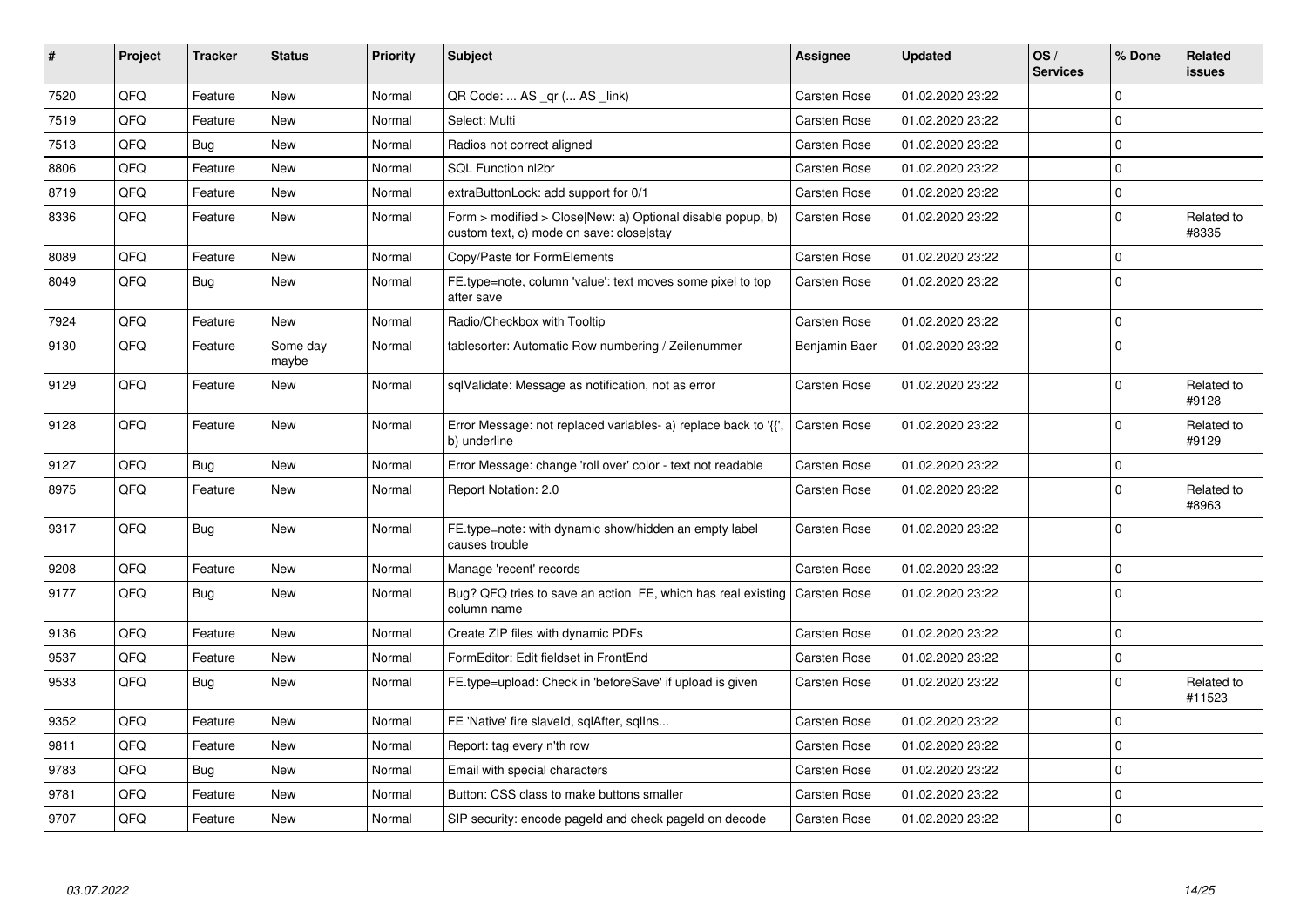| #     | Project | <b>Tracker</b> | <b>Status</b>     | <b>Priority</b> | <b>Subject</b>                                                                                     | Assignee            | <b>Updated</b>   | OS/<br><b>Services</b> | % Done      | Related<br>issues                                                    |
|-------|---------|----------------|-------------------|-----------------|----------------------------------------------------------------------------------------------------|---------------------|------------------|------------------------|-------------|----------------------------------------------------------------------|
| 9706  | QFQ     | Feature        | New               | Normal          | Multi File Upload (hidden template group)                                                          | <b>Carsten Rose</b> | 01.02.2020 23:22 |                        | U           | Related to<br>#7521,<br>Related to<br>#5562,<br>Related to<br>#13330 |
| 10015 | QFQ     | Feature        | Priorize          | Normal          | Monospace in Textarea                                                                              | Carsten Rose        | 03.02.2020 13:40 |                        | 0           |                                                                      |
| 10003 | QFQ     | Feature        | Priorize          | Normal          | fieldset: stronger visualize group                                                                 | Benjamin Baer       | 12.02.2020 08:13 |                        | 0           |                                                                      |
| 10324 | QFQ     | Bug            | New               | Normal          | Excel Export mit Template funktioniert nur, wenn Template<br>vor uid kommt                         |                     | 30.03.2020 11:20 |                        | $\Omega$    | Related to<br>#10257                                                 |
| 4050  | QFQ     | Feature        | New               | Normal          | sql.log: 1) FormElement ID which causes a specific action,<br>2) Result in the same row.           | <b>Carsten Rose</b> | 15.04.2020 11:35 |                        | 0           | Related to<br>#5458                                                  |
| 10082 | QFQ     | Bug            | New               | Normal          | FE.type=SELECT - 'sanatize' Class                                                                  | Carsten Rose        | 07.05.2020 09:36 |                        | $\Omega$    | Related to<br>#10081                                                 |
| 10119 | QFQ     | Feature        | New               | Normal          | Dropdown (selectlist) & TypeAhead: format and catagorize list                                      | <b>Carsten Rose</b> | 07.05.2020 09:36 |                        | $\mathbf 0$ |                                                                      |
| 10124 | QFQ     | Feature        | Feedback          | Normal          | qfq AAI-Login                                                                                      | Karin Niffeler      | 07.05.2020 09:36 |                        | $\Omega$    |                                                                      |
| 10322 | QFQ     | Bug            | New               | Normal          | FormElement / Radio: missing column 'enum' >> FE not<br>reported                                   | Carsten Rose        | 07.05.2020 09:37 |                        | $\mathbf 0$ |                                                                      |
| 10384 | QFQ     | Feature        | New               | Normal          | Parameter Exchange QFQ Instances                                                                   |                     | 07.05.2020 09:38 |                        | 0           |                                                                      |
| 10443 | QFQ     | Feature        | In Progress       | Normal          | Konzept_api / _live                                                                                | <b>Carsten Rose</b> | 07.05.2020 09:39 |                        | $\Omega$    |                                                                      |
| 5559  | QFQ     | Bug            | New               | Normal          | FE.type = Upload: 'accept' might contain variables                                                 | Carsten Rose        | 11.05.2020 21:23 |                        | $\mathbf 0$ |                                                                      |
| 10593 | QFQ     | Feature        | New               | Normal          | label2: text behind input element                                                                  | <b>Carsten Rose</b> | 16.05.2020 10:57 |                        | $\Omega$    |                                                                      |
| 5345  | QFQ     | Feature        | New               | Normal          | Report: UPDATE / INSERT / DELETE statements should<br>trigger subqueries, depending on the result. | Carsten Rose        | 27.05.2020 16:11 |                        | $\Omega$    |                                                                      |
| 10658 | QFQ     | Bug            | New               | Normal          | processReadOnly broken                                                                             | Carsten Rose        | 27.05.2020 17:55 |                        | $\mathbf 0$ |                                                                      |
| 10005 | QFQ     | Feature        | Priorize          | Normal          | Report / special column name:  AS _calendar                                                        | <b>Carsten Rose</b> | 03.06.2020 17:28 |                        | 0           |                                                                      |
| 10738 | QFQ     | Feature        | Some day<br>maybe | Normal          | CORS headers for external API requests                                                             |                     | 10.06.2020 14:00 |                        | $\Omega$    |                                                                      |
| 3432  | QFQ     | Feature        | New               | Normal          | subrecord: dynamicUpdate                                                                           | <b>Carsten Rose</b> | 11.06.2020 21:10 |                        | 0           | Related to<br>#5691                                                  |
| 10763 | QFQ     | Feature        | New               | Normal          | form accessed and submitted despite logout?                                                        |                     | 16.06.2020 11:43 |                        | $\Omega$    |                                                                      |
| 10819 | QFQ     | Feature        | New               | Normal          | Persistent SIP - second try                                                                        | Carsten Rose        | 29.06.2020 23:02 |                        | 0           | Related to<br>#6261                                                  |
| 10874 | QFQ     | Feature        | New               | Normal          | Erstellen eines Foreign Keys in der Tabelle "FormElement"                                          |                     | 13.07.2020 10:11 |                        | 0           |                                                                      |
| 10890 | QFQ     | <b>Bug</b>     | New               | Normal          | AutoCron hangs                                                                                     |                     | 20.07.2020 13:56 |                        | $\mathbf 0$ |                                                                      |
| 10976 | QFQ     | Feature        | New               | Normal          | Excel Export Verbesserungen                                                                        | Carsten Rose        | 06.08.2020 10:56 |                        | 0           |                                                                      |
| 10996 | QFQ     | Feature        | New               | Normal          | Download video via sip: no seek                                                                    | Carsten Rose        | 12.08.2020 14:18 |                        | $\mathbf 0$ |                                                                      |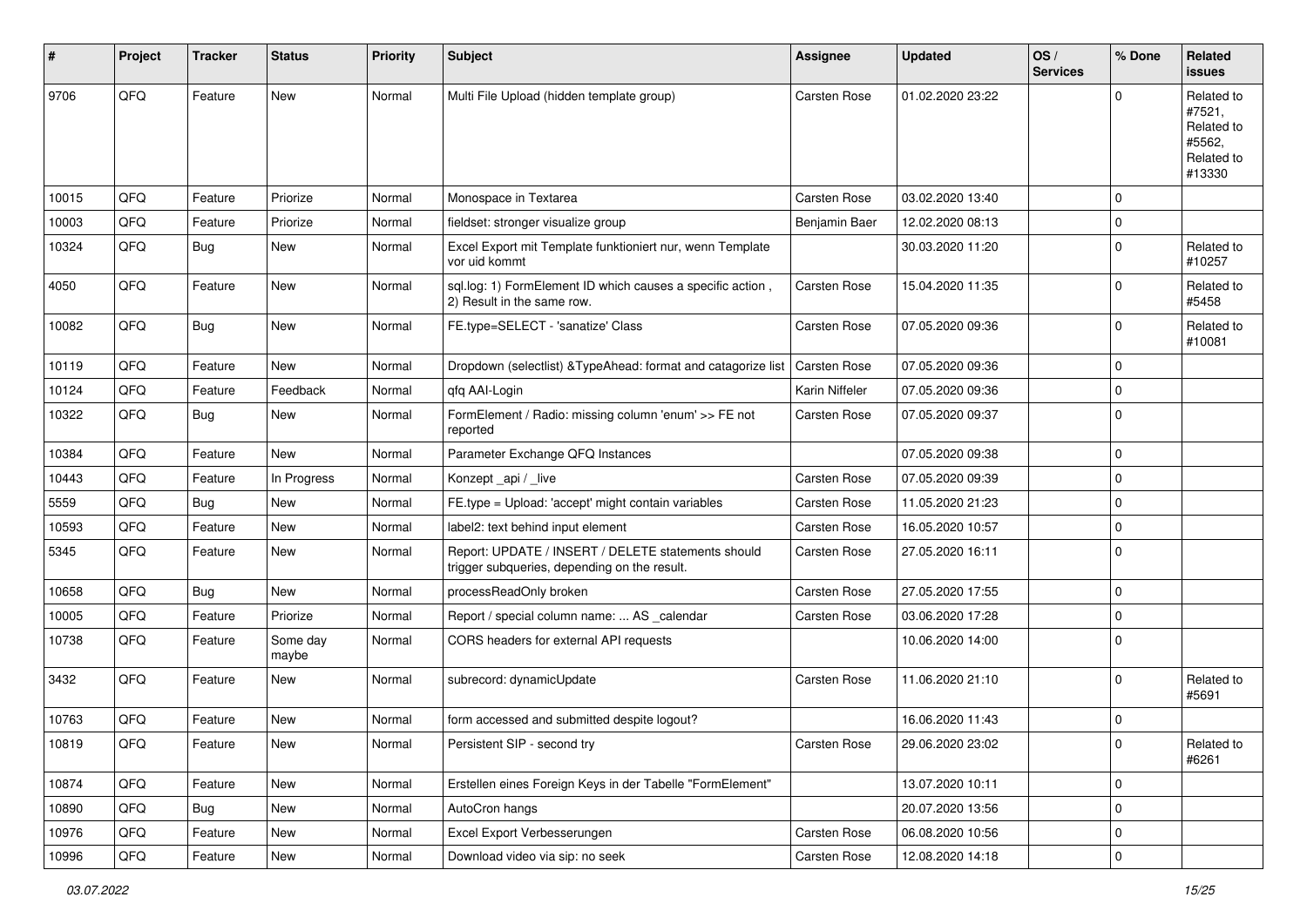| #     | Project | <b>Tracker</b> | <b>Status</b>     | <b>Priority</b> | <b>Subject</b>                                                                      | Assignee            | <b>Updated</b>   | OS/<br><b>Services</b> | % Done      | Related<br>issues                                                    |
|-------|---------|----------------|-------------------|-----------------|-------------------------------------------------------------------------------------|---------------------|------------------|------------------------|-------------|----------------------------------------------------------------------|
| 11080 | QFQ     | Feature        | <b>New</b>        | Normal          | Send MQTT messages                                                                  | Carsten Rose        | 29.08.2020 19:49 |                        | 0           |                                                                      |
| 11076 | QFQ     | Feature        | In Progress       | Normal          | SELECT  AS _websocket                                                               | Carsten Rose        | 30.08.2020 17:49 |                        | $\mathbf 0$ |                                                                      |
| 11195 | QFQ     | <b>Bug</b>     | New               | Low             | Dynamic Update: Note not updated if new text is empty<br>(v20.4)                    |                     | 25.09.2020 11:14 |                        | $\mathbf 0$ |                                                                      |
| 11239 | QFQ     | Bug            | New               | Normal          | Radiobutton (plain): horizontales Rendern abhängig vom<br>Datentyp in der Datenbank | Carsten Rose        | 30.09.2020 18:37 |                        | $\Omega$    |                                                                      |
| 11504 | QFQ     | Feature        | New               | Normal          | Dynamic Update: Button text update for 'Save',' Close' &<br>'Delete'                | Carsten Rose        | 12.11.2020 23:44 |                        | $\mathbf 0$ |                                                                      |
| 10937 | QFQ     | Bug            | <b>New</b>        | Normal          | Fehler mit abhängigen Select- Feldern beim Positionieren                            | Carsten Rose        | 12.11.2020 23:45 |                        | $\mathbf 0$ |                                                                      |
| 10759 | QFQ     | Bug            | New               | Normal          | emptyMeansNull - Feld falsch aktualisiert                                           |                     | 12.11.2020 23:45 |                        | $\mathbf 0$ |                                                                      |
| 10704 | QFQ     | Bug            | New               | Normal          | wkhtml problem rendering fullCalendar.js / fabric.js >><br>successor: puppeteer     | Carsten Rose        | 12.11.2020 23:45 |                        | $\mathbf 0$ | Related to<br>#5024,<br>Related to<br>#4650,<br>Related to<br>#10715 |
| 10588 | QFQ     | Bug            | <b>New</b>        | Normal          | typeahed Tag: Doku anpassen                                                         | Carsten Rose        | 12.11.2020 23:45 |                        | $\mathbf 0$ |                                                                      |
| 11522 | QFQ     | Bug            | New               | Normal          | Aus/Einblenden von Reitern                                                          |                     | 13.11.2020 14:58 |                        | $\mathbf 0$ |                                                                      |
| 11523 | QFQ     | Feature        | New               | Normal          | Mit dynamic Update erkennen, ob Upload gemacht wurde                                | <b>Carsten Rose</b> | 13.11.2020 15:07 |                        | $\mathbf 0$ | Related to<br>#9533                                                  |
| 11535 | QFQ     | Feature        | <b>New</b>        | Normal          | Ability to create SQL columns in frontend QFQ forms                                 |                     | 17.11.2020 12:11 |                        | $\mathbf 0$ |                                                                      |
| 11534 | QFQ     | Feature        | New               | Normal          | Report: Action on selected rows - Table batchprocessing<br>feature                  |                     | 18.11.2020 08:15 |                        | $\mathbf 0$ |                                                                      |
| 11695 | QFQ     | Bug            | New               | Normal          | MultiForm required FE Error                                                         | Carsten Rose        | 04.12.2020 13:34 |                        | $\mathbf 0$ |                                                                      |
| 11715 | QFQ     | <b>Bug</b>     | <b>New</b>        | Normal          | acceptZeroAsRequired and requiredOffButMark do not<br>coincide                      |                     | 08.12.2020 12:13 |                        | $\Omega$    |                                                                      |
| 11716 | QFQ     | Feature        | <b>New</b>        | Normal          | Form an beliebiger Stelle im Report anzeigen                                        |                     | 09.12.2020 09:47 |                        | $\mathbf 0$ |                                                                      |
| 11752 | QFQ     | <b>Bug</b>     | New               | Normal          | checkbox renders multiple input elements with same name                             | Carsten Rose        | 17.12.2020 14:58 |                        | $\mathbf 0$ | Related to<br>#11750                                                 |
| 11775 | QFQ     | Feature        | <b>New</b>        | Normal          | Subrecord Tooltip pro Feld                                                          | Carsten Rose        | 18.12.2020 15:22 |                        | $\mathbf 0$ | Related to<br>#11955                                                 |
| 5695  | QFQ     | Feature        | In Progress       | Normal          | Multiform                                                                           | Carsten Rose        | 02.01.2021 18:38 |                        | l 0         |                                                                      |
| 9126  | QFQ     | <b>Bug</b>     | Some day<br>maybe | Normal          | hidden Form elements are present in page source                                     |                     | 02.01.2021 18:41 |                        | $\mathbf 0$ |                                                                      |
| 9281  | QFQ     | <b>Bug</b>     | Some day<br>maybe | Normal          | Allow STRICT_TRANS_TABLES                                                           | Carsten Rose        | 02.01.2021 18:43 |                        | $\mathbf 0$ |                                                                      |
| 3880  | QFQ     | Feature        | Some day<br>maybe | Normal          | Form 'Form': anlegen einer Tabelle                                                  |                     | 14.01.2021 10:12 |                        | $\mathbf 0$ |                                                                      |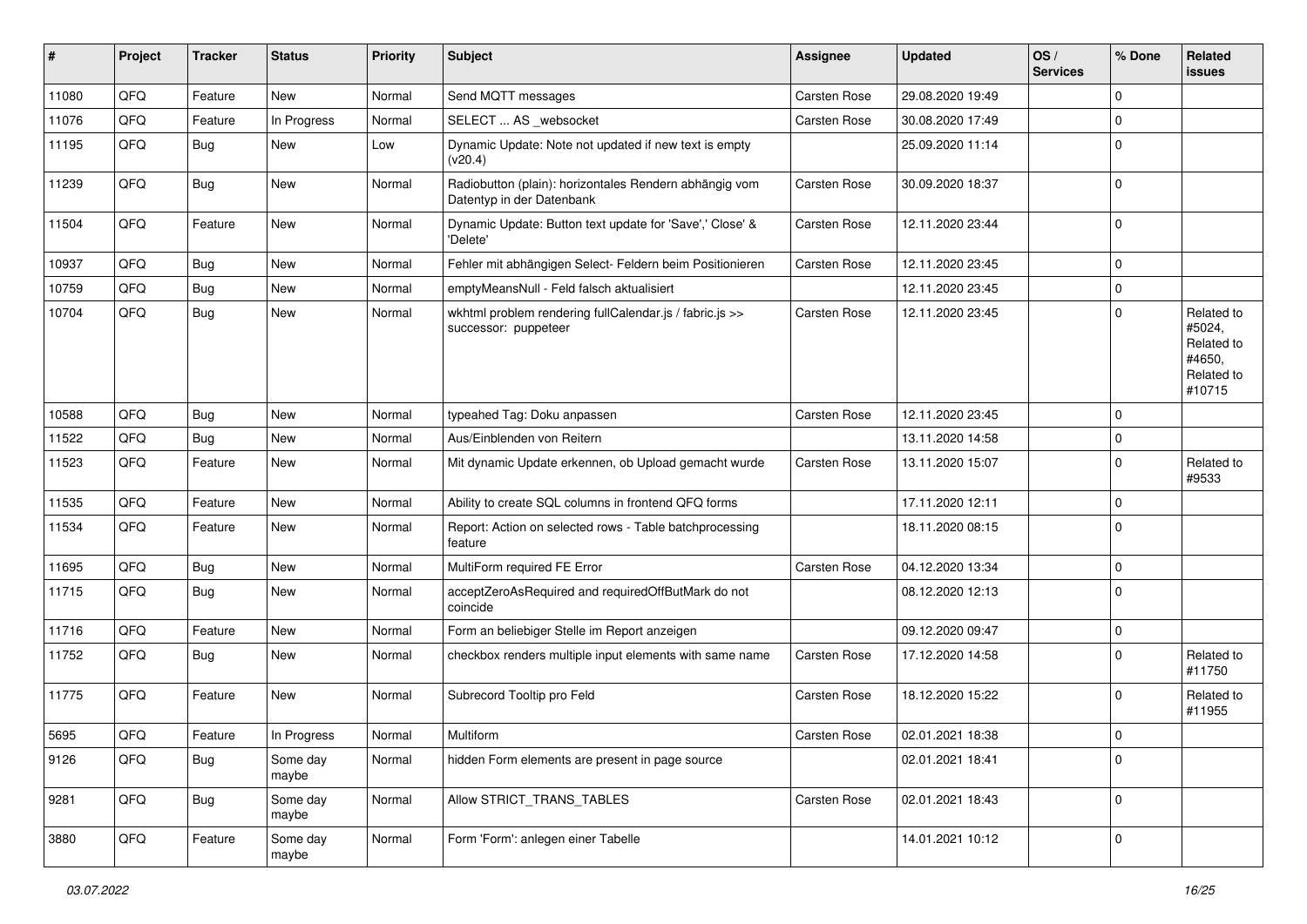| #     | Project | <b>Tracker</b> | <b>Status</b>     | <b>Priority</b> | Subject                                                                                              | <b>Assignee</b> | <b>Updated</b>   | OS/<br><b>Services</b> | % Done      | Related<br>issues         |
|-------|---------|----------------|-------------------|-----------------|------------------------------------------------------------------------------------------------------|-----------------|------------------|------------------------|-------------|---------------------------|
| 7229  | QFQ     | Feature        | Some day<br>maybe | Normal          | New FormElement.type: Button                                                                         |                 | 01.02.2021 12:32 |                        | $\Omega$    |                           |
| 9958  | QFQ     | <b>Bug</b>     | Priorize          | Normal          | Broken subrecord query: no error message                                                             | Carsten Rose    | 05.02.2021 15:15 |                        | 0           |                           |
| 12023 | QFQ     | Feature        | <b>New</b>        | Normal          | MySQL Stored Precdure: QDECODESPECIALCHAR()                                                          | Carsten Rose    | 16.02.2021 11:16 |                        | $\Omega$    | Related to<br>#12022      |
| 12038 | QFQ     | Feature        | <b>New</b>        | Normal          | a) STORE_VAR: filenameOnlyStripUniq, b) SP:<br>QSTRIPUNIQ()                                          |                 | 17.02.2021 23:55 |                        | $\Omega$    |                           |
| 12024 | QFQ     | Feature        | <b>New</b>        | Normal          | Excel Export: text columns by default decode<br>htmlspeciachar()                                     | Carsten Rose    | 17.02.2021 23:55 |                        | $\Omega$    | Related to<br>#12022      |
| 12039 | QFQ     | Feature        | <b>New</b>        | Normal          | Missing htmlSpecialChar() in pre processing on form submit                                           |                 | 18.02.2021 00:09 |                        | $\Omega$    | Related to<br>#14320      |
| 12040 | QFQ     | Bug            | <b>New</b>        | Normal          | FE Mode 'hidden' für zwei FEs auf einer Zeile                                                        | Carsten Rose    | 18.02.2021 10:13 |                        | $\mathbf 0$ |                           |
| 12045 | QFQ     | <b>Bug</b>     | <b>New</b>        | Normal          | templateGroup afterSave FE: Aufruf ohne<br>sqlHonorFormElements funktioniert nicht                   | Carsten Rose    | 18.02.2021 16:33 |                        | $\Omega$    |                           |
| 8187  | QFQ     | Feature        | <b>New</b>        | Normal          | Subrecord: enable/hide new button - make new/edit/delete<br>customizeable.                           | Carsten Rose    | 06.03.2021 18:44 |                        | $\Omega$    | Related to<br>#11326      |
| 12133 | QFQ     | Bug            | <b>New</b>        | Normal          | NPM, phpSpreadSheet aktualisieren                                                                    | Carsten Rose    | 15.03.2021 09:04 |                        | $\mathbf 0$ |                           |
| 12146 | QFQ     | Feature        | <b>New</b>        | Normal          | Autocron Job: Anzeigen wann der naechste Job ausgefuehrt<br>wird, resp das er nicht ausgefuehrt wird | Carsten Rose    | 15.03.2021 15:23 |                        | $\Omega$    |                           |
| 11516 | QFQ     | Feature        | <b>New</b>        | Normal          | Multi Page Form (Previous/Next Buttons)                                                              | Carsten Rose    | 16.03.2021 17:52 |                        | $\mathbf 0$ |                           |
| 8217  | QFQ     | Feature        | New               | Normal          | if-elseif-else construct                                                                             | Carsten Rose    | 16.03.2021 18:41 |                        | $\Omega$    | Related to<br>#10716      |
| 10714 | QFQ     | Feature        | New               | Normal          | multi Table Form                                                                                     | Carsten Rose    | 16.03.2021 18:44 |                        | $\mathbf 0$ |                           |
| 12187 | QFQ     | <b>Bug</b>     | <b>New</b>        | Normal          | Trigger FormAsFile() via Report: probably problem with multi<br>DB setup                             | Carsten Rose    | 20.03.2021 21:20 |                        | $\Omega$    |                           |
| 11347 | QFQ     | <b>Bug</b>     | Feedback          | Normal          | If Bedingungen funktionieren nicht korrekt                                                           | Christoph Fuchs | 21.03.2021 20:37 |                        | $\mathbf 0$ |                           |
| 10080 | QFQ     | Feature        | <b>New</b>        | Normal          | Popup on 'save' / 'close': configure dialog (answer<br>yes/no/cancle/)                               | Carsten Rose    | 28.03.2021 20:52 |                        | $\Omega$    | Is duplicate<br>of #12262 |
| 12330 | QFQ     | Feature        | <b>New</b>        | Normal          | Copy to input field / text area / TinyMCE                                                            | Carsten Rose    | 07.04.2021 09:01 |                        | $\mathbf 0$ |                           |
| 12135 | QFQ     | Feature        | New               | Normal          | Subrecord: Notiz                                                                                     |                 | 24.04.2021 16:58 |                        | $\mathbf 0$ |                           |
| 7278  | QFQ     | Feature        | Some day<br>maybe | Normal          | Form: Wert vordefinieren der immer gesetzt wird                                                      |                 | 02.05.2021 09:27 |                        | $\Omega$    |                           |
| 12162 | QFQ     | Feature        | New               | Normal          | FE.type=sendmail: personalized mailing (several mails) via<br>template                               | Carsten Rose    | 03.05.2021 20:45 |                        | $\mathbf 0$ |                           |
| 12156 | QFQ     | Feature        | <b>New</b>        | Normal          | Form: Optional disable 'leave page'                                                                  |                 | 03.05.2021 20:45 |                        | $\mathbf 0$ |                           |
| 12109 | QFQ     | Feature        | New               | Normal          | Donwload Link: Plain, SIP, Persistent Link, Peristent SIP -<br>new notation                          | Carsten Rose    | 03.05.2021 20:45 |                        | 0           | Related to<br>#12085      |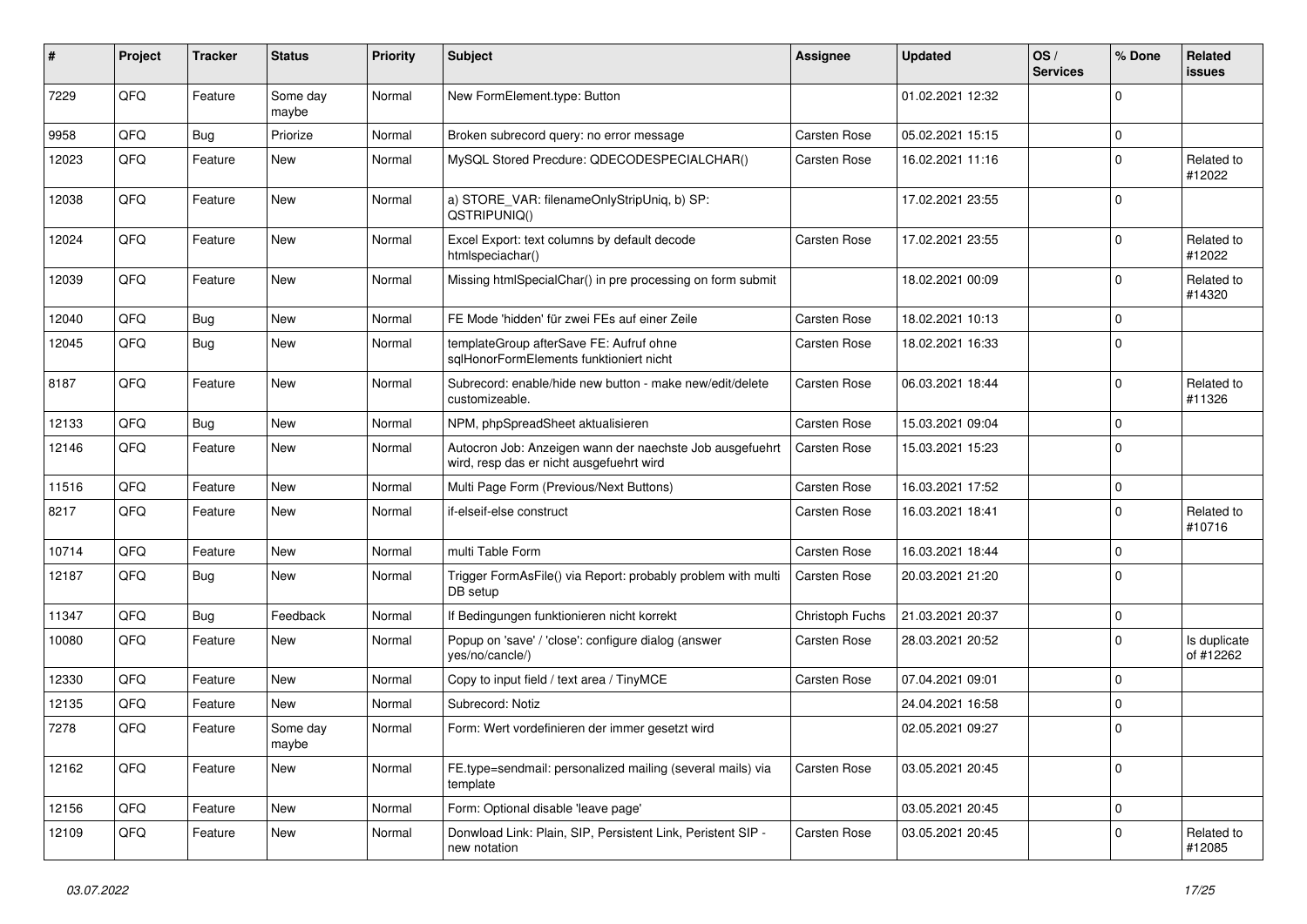| #     | Project | <b>Tracker</b> | <b>Status</b> | <b>Priority</b> | Subject                                                                                                    | Assignee                                               | <b>Updated</b>   | OS/<br><b>Services</b> | % Done      | Related<br><b>issues</b>                      |                      |
|-------|---------|----------------|---------------|-----------------|------------------------------------------------------------------------------------------------------------|--------------------------------------------------------|------------------|------------------------|-------------|-----------------------------------------------|----------------------|
| 12480 | QFQ     | Feature        | <b>New</b>    | Normal          | If QFQ upgrade is running, block further request                                                           | Carsten Rose                                           | 03.05.2021 20:45 |                        | $\Omega$    |                                               |                      |
| 12477 | QFQ     | Feature        | New           | Normal          | Support for refactoring: Form, FormElement, diverse<br>Tabellen/Spalten, tt-content Records                | Carsten Rose                                           | 03.05.2021 20:45 |                        | $\Omega$    |                                               |                      |
| 12474 | QFQ     | Feature        | <b>New</b>    | Normal          | Check BaseConfigURL if it is given and the the last char is '/'                                            | Carsten Rose                                           | 03.05.2021 20:45 |                        | $\Omega$    |                                               |                      |
| 12413 | QFQ     | Feature        | New           | Normal          | STORE_TYPO3: enhance for {{be_users.email:T}},<br>{{fe users.email:T}}                                     | Carsten Rose                                           | 03.05.2021 20:45 |                        | $\Omega$    | Related to<br>#12412,<br>Related to<br>#10012 |                      |
| 12400 | QFQ     | Feature        | <b>New</b>    | Normal          | Tutorial ist in QFQ Doku, Wird in der Suche gefunden, es gibt<br>aber kein Menupunkt - Inhalt ueberpruefen | <b>Carsten Rose</b>                                    | 03.05.2021 20:45 |                        | $\Omega$    |                                               |                      |
| 12269 | QFQ     | Feature        | <b>New</b>    | Normal          | 2FA - Login                                                                                                | Carsten Rose                                           | 03.05.2021 20:45 |                        | $\Omega$    |                                               |                      |
| 11747 | QFQ     | Feature        | New           | Normal          | Maintenance Page with Redirect                                                                             | Carsten Rose                                           | 03.05.2021 20:47 |                        | $\Omega$    | Related to<br>#11741                          |                      |
| 4194  | QFQ     | Feature        | In Progress   | Normal          | Bootstrap 4 ist jetzt offiziel                                                                             |                                                        | 03.05.2021 20:47 |                        | 0           | Related to<br>#10114                          |                      |
| 11955 | QFQ     | Feature        | New           | Normal          | subrecord: new title option to set <th> attributes - e.g. to<br/>customize tablesorter options.</th>       | attributes - e.g. to<br>customize tablesorter options. | Carsten Rose     | 03.05.2021 20:47       |             | $\Omega$                                      | Related to<br>#11775 |
| 11668 | QFQ     | Bug            | New           | Normal          | Play function.sql - problem with mysql                                                                     | Carsten Rose                                           | 03.05.2021 20:48 |                        | 0           |                                               |                      |
| 11667 | QFQ     | Bug            | New           | Normal          | MySQL mariadb-server-10.3: Incorrect datetime value                                                        | Carsten Rose                                           | 03.05.2021 20:48 |                        | $\Omega$    |                                               |                      |
| 12163 | QFQ     | Feature        | New           | Normal          | Checkbox: table wrap                                                                                       | Carsten Rose                                           | 03.05.2021 20:51 |                        | $\Omega$    |                                               |                      |
| 12119 | QFQ     | Feature        | <b>New</b>    | Normal          | AS paged: error message missing if there ist no 'r' argument.                                              | Carsten Rose                                           | 03.05.2021 20:51 |                        | $\Omega$    |                                               |                      |
| 10345 | QFQ     | Feature        | <b>New</b>    | Normal          | Templates - Patterns QFQ Style                                                                             |                                                        | 03.05.2021 21:01 |                        | $\Omega$    | Related to<br>#10713                          |                      |
| 10766 | QFQ     | Bug            | <b>New</b>    | High            | Radiobutton / parameter.buttonClass=btn-default: dynamic<br>update                                         |                                                        | 03.05.2021 21:12 |                        | $\Omega$    | Related to<br>#11237                          |                      |
| 10640 | QFQ     | <b>Bug</b>     | New           | High            | TypeAhead Tag: FE editierbar trotz readOnly                                                                | Carsten Rose                                           | 03.05.2021 21:12 |                        | $\Omega$    | Related to<br>#7795                           |                      |
| 10508 | QFQ     | Bug            | <b>New</b>    | High            | Multi Form broken on Multi DB Instance                                                                     | <b>Carsten Rose</b>                                    | 03.05.2021 21:12 |                        | $\mathbf 0$ |                                               |                      |
| 10506 | QFQ     | <b>Bug</b>     | New           | High            | Template Group broken on MultiDB instance                                                                  | Carsten Rose                                           | 03.05.2021 21:12 |                        | 0           | Related to<br>#10505                          |                      |
| 10081 | QFQ     | Bug            | New           | High            | Stale record lock after 'forbidden' character                                                              | Carsten Rose                                           | 03.05.2021 21:12 |                        | $\Omega$    | Related to<br>#10082.<br>Related to<br>#9789  |                      |
| 12468 | QFQ     | Bug            | <b>New</b>    | Urgent          | Form: update Form.title after save                                                                         | Carsten Rose                                           | 03.05.2021 21:12 |                        | $\Omega$    |                                               |                      |
| 11850 | QFQ     | Feature        | New           | Urgent          | Wizard Form: basierend auf einer Tabelle eine Form<br>anlegen.                                             |                                                        | 03.05.2021 21:12 |                        | $\Omega$    | Blocked by<br>#8082                           |                      |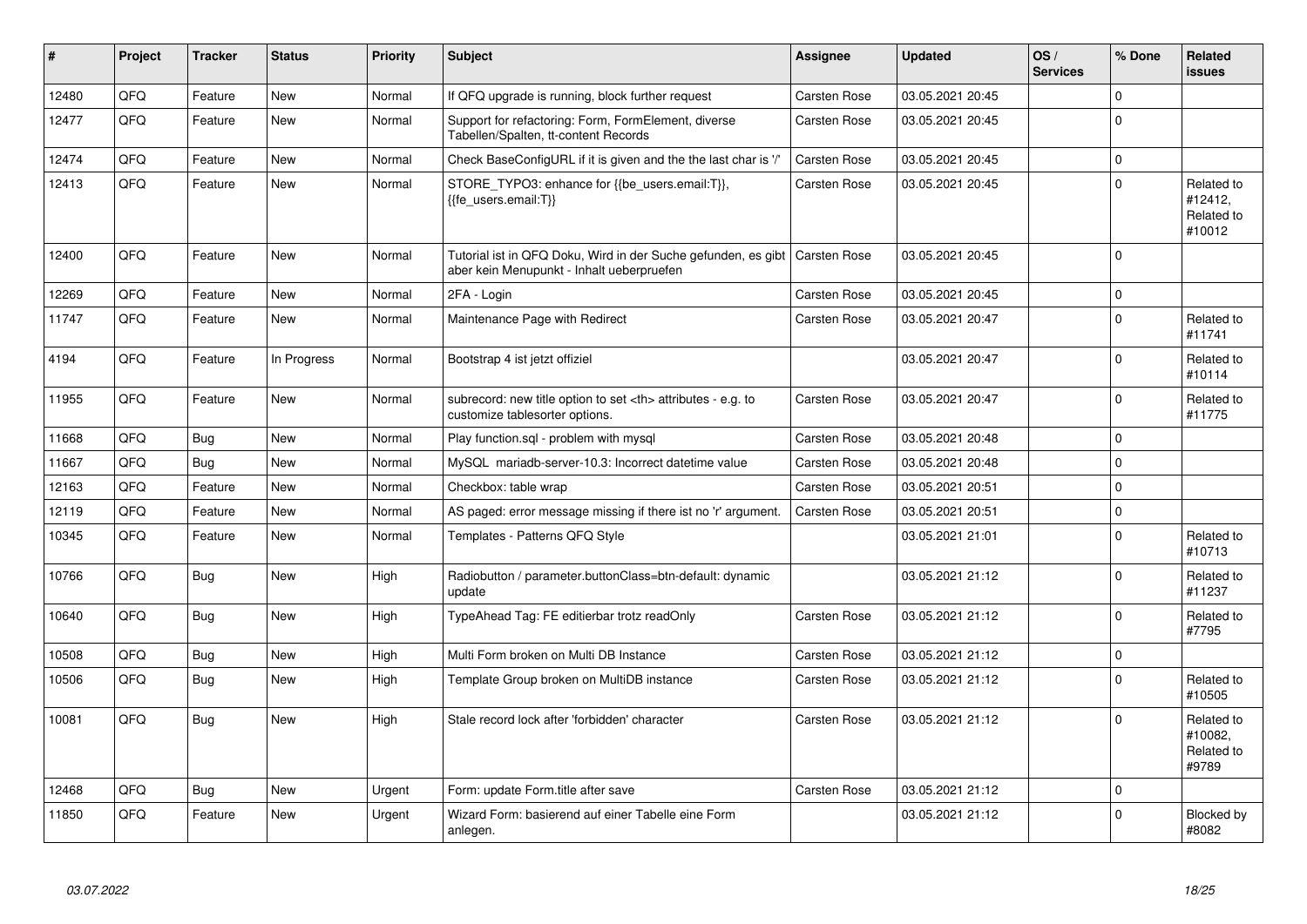| ∦     | Project | <b>Tracker</b> | <b>Status</b>     | <b>Priority</b> | <b>Subject</b>                                                                                         | <b>Assignee</b>     | <b>Updated</b>   | OS/<br><b>Services</b> | % Done      | Related<br>issues                           |
|-------|---------|----------------|-------------------|-----------------|--------------------------------------------------------------------------------------------------------|---------------------|------------------|------------------------|-------------|---------------------------------------------|
| 11237 | QFQ     | <b>Bug</b>     | New               | High            | Radiobutton / parameter.buttonClass= btn-default - kein dirty<br>Trigger                               | Benjamin Baer       | 03.05.2021 21:12 |                        | $\Omega$    | Related to<br>#10766                        |
| 11057 | QFQ     | Bug            | New               | High            | Checkboxes ohne span.checkmark im Report werden<br>ausgeblendet                                        | Benjamin Baer       | 03.05.2021 21:12 |                        | $\Omega$    | Related to<br>#11039                        |
| 3848  | QFQ     | Feature        | Some day<br>maybe | High            | Antivirus check fuer Upload files in qfq?                                                              | Carsten Rose        | 03.05.2021 21:14 |                        | $\Omega$    | Related to<br>#4131                         |
| 3727  | QFQ     | Feature        | New               | High            | Security: Session Hijacking erschweren                                                                 | <b>Carsten Rose</b> | 03.05.2021 21:14 |                        | $\mathbf 0$ |                                             |
| 3570  | QFQ     | <b>Bug</b>     | Some day<br>maybe | High            | Formular mit prmitnew permitEdit=Always wird nicht<br>aufgerufen (ist leer)                            | Carsten Rose        | 03.05.2021 21:14 |                        | $\Omega$    |                                             |
| 3109  | QFQ     | Bug            | Some day<br>maybe | High            | RealUrl: Links werden nicht korrekt gerendert                                                          | <b>Carsten Rose</b> | 03.05.2021 21:14 |                        | 0           |                                             |
| 3061  | QFQ     | Bug            | Some day<br>maybe | High            | winstitute: mysql connection durcheinander - nmhp17<br>(ag7)/QFQ arbeitet mit DB/Tabellen von biostat. | Carsten Rose        | 03.05.2021 21:14 |                        | $\mathbf 0$ |                                             |
| 880   | QFQ     | Feature        | Some day<br>maybe | Urgent          | Security: PHP, SQL Injection, XSS                                                                      |                     | 03.05.2021 21:14 |                        | $\Omega$    | Related to<br>#14320                        |
| 7650  | QFQ     | <b>Bug</b>     | New               | High            | Optional do not show 'required' sign on FormElement                                                    | Carsten Rose        | 03.05.2021 21:14 |                        | $\mathbf 0$ |                                             |
| 5715  | QFQ     | Feature        | New               | High            | PDF Caching                                                                                            | Carsten Rose        | 03.05.2021 21:14 |                        | $\Omega$    | Related to<br>#5851,<br>Related to<br>#6357 |
| 5459  | QFQ     | <b>Bug</b>     | New               | High            | Multi DB: spread system tables between 'QFQ' and 'Data'-DB                                             | <b>Carsten Rose</b> | 03.05.2021 21:14 |                        | $\Omega$    | Related to<br>#4720                         |
| 5221  | QFQ     | <b>Bug</b>     | <b>New</b>        | High            | Download Dialog: Bleibt stehen in FF wenn Datei<br>automatisch gespeichert wird.                       | Carsten Rose        | 03.05.2021 21:14 |                        | $\Omega$    |                                             |
| 4279  | QFQ     | <b>Bug</b>     | Some day<br>maybe | High            | config.linkVars lost                                                                                   | Carsten Rose        | 03.05.2021 21:14 |                        | $\Omega$    |                                             |
| 4258  | QFQ     | Feature        | Some day<br>maybe | High            | System Defaults: Forms                                                                                 | Carsten Rose        | 03.05.2021 21:14 |                        | $\Omega$    |                                             |
| 3990  | QFQ     | Feature        | Some day<br>maybe | High            | custom class definition: add space automatically                                                       | Carsten Rose        | 03.05.2021 21:14 |                        | $\Omega$    |                                             |
| 3967  | QFQ     | Feature        | Some day<br>maybe | High            | Report: Checkbox, Radio, Dropdown, Input welches ohne<br>Submit funktioniert - 'Inline-Form'           | Carsten Rose        | 03.05.2021 21:14 |                        | 0           |                                             |
| 8962  | QFQ     | Feature        | New               | High            | allow for form fields with identical names                                                             | <b>Carsten Rose</b> | 03.05.2021 21:14 |                        | l 0         |                                             |
| 8668  | QFQ     | <b>Bug</b>     | New               | High            | Pill disabled: dyamic mode 'hidden' not respected - FE is still<br>required                            | Carsten Rose        | 03.05.2021 21:14 |                        | 0           |                                             |
| 8431  | QFG     | Bug            | New               | High            | autocron.php with wrong path                                                                           | Carsten Rose        | 03.05.2021 21:14 |                        | $\mathbf 0$ |                                             |
| 8083  | QFQ     | <b>Bug</b>     | New               | High            | FormEditor: primary table list does not respect<br>'indexDb={{indexData:Y}}'                           | Carsten Rose        | 03.05.2021 21:14 |                        | $\Omega$    | Has<br>duplicate<br>#6678                   |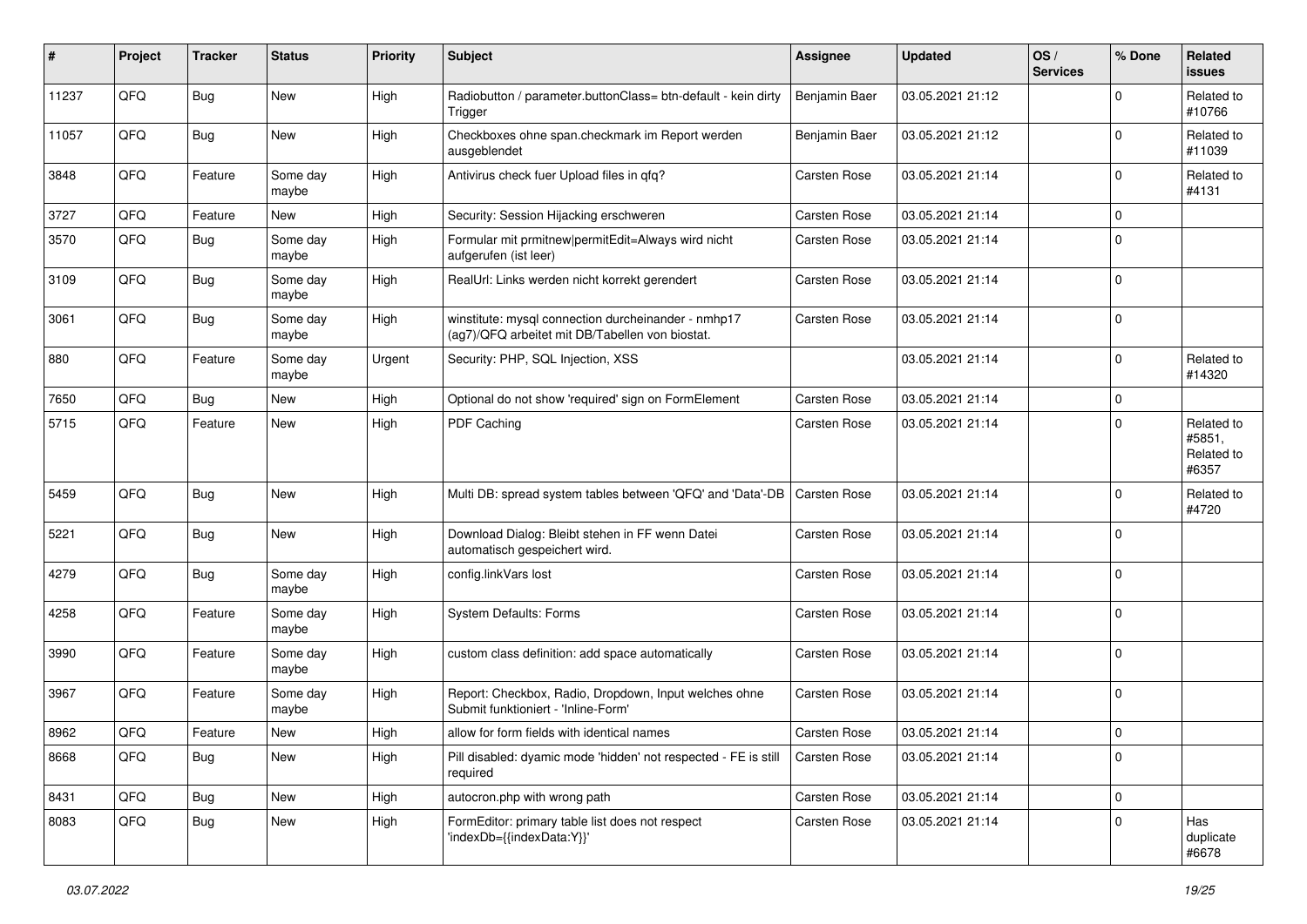| #     | Project | <b>Tracker</b> | <b>Status</b> | <b>Priority</b> | <b>Subject</b>                                                                                                 | Assignee            | <b>Updated</b>   | OS/<br><b>Services</b> | % Done      | Related<br>issues                                                      |
|-------|---------|----------------|---------------|-----------------|----------------------------------------------------------------------------------------------------------------|---------------------|------------------|------------------------|-------------|------------------------------------------------------------------------|
| 7899  | QFQ     | Bug            | <b>New</b>    | High            | Fe.type=password / retype / required: always complain about<br>missing value                                   | Carsten Rose        | 03.05.2021 21:14 |                        | $\Omega$    |                                                                        |
| 7850  | QFQ     | Feature        | New           | High            | Upload records: non 'pathFileName' column                                                                      | Carsten Rose        | 03.05.2021 21:14 |                        | $\Omega$    |                                                                        |
| 9548  | QFQ     | Feature        | Feedback      | High            | FormElement: Pattern mismatch - optional report only on<br>focus lost                                          | Benjamin Baer       | 03.05.2021 21:14 |                        | $\Omega$    |                                                                        |
| 9534  | QFQ     | Bug            | Priorize      | Urgent          | FE.type=upload: 'Unknown Mode: ID"                                                                             | Carsten Rose        | 03.05.2021 21:14 |                        | $\Omega$    | Related to<br>#9532                                                    |
| 9173  | QFQ     | <b>Bug</b>     | Priorize      | Urgent          | Stale Record Lock: Firefox                                                                                     | Carsten Rose        | 03.05.2021 21:14 |                        | $\Omega$    | Related to<br>#9789                                                    |
| 12465 | QFQ     | Feature        | New           | Normal          | QFQ Function: use in FE to fill StoreRecord                                                                    | Carsten Rose        | 05.05.2021 21:58 |                        | $\Omega$    |                                                                        |
| 12504 | QFQ     | Feature        | Priorize      | Normal          | sql.log: report fe.id                                                                                          | Carsten Rose        | 05.05.2021 22:09 |                        | $\Omega$    |                                                                        |
| 12503 | QFQ     | Feature        | Priorize      | Normal          | Detect dangerous UPDATE statement with missing WHERE                                                           | Carsten Rose        | 05.05.2021 22:09 |                        | 0           |                                                                        |
| 11320 | QFQ     | Feature        | Priorize      | Normal          | Typo3 Version 10 support                                                                                       | Carsten Rose        | 05.05.2021 22:09 |                        | $\Omega$    |                                                                        |
| 9394  | QFQ     | Feature        | Priorize      | Normal          | REST: allow for non numerical ids in get requests                                                              | Carsten Rose        | 05.05.2021 22:10 |                        | $\mathbf 0$ |                                                                        |
| 8963  | QFQ     | Feature        | Priorize      | Normal          | Setting values in a store: flexible way                                                                        | Carsten Rose        | 05.05.2021 22:10 |                        | $\Omega$    | Related to<br>#8975                                                    |
| 3867  | QFQ     | Feature        | Priorize      | Normal          | Readonly Formular: Template Groups add/delete ausbeldnen                                                       | <b>Carsten Rose</b> | 05.05.2021 22:12 |                        | $\Omega$    |                                                                        |
| 8044  | QFQ     | Feature        | Priorize      | Normal          | Transaction: a) Form, b) Report                                                                                | Carsten Rose        | 05.05.2021 22:14 |                        | $\Omega$    | Related to<br>#8043                                                    |
| 9668  | QFQ     | Feature        | Priorize      | Normal          | Form.mode: rename 'hidden' to 'hide'                                                                           | Carsten Rose        | 05.05.2021 22:14 |                        | $\Omega$    | Related to<br>#6437                                                    |
| 12439 | QFQ     | Feature        | In Progress   | Normal          | TinyMCE Paste from Word & Character Count/Limit                                                                | Carsten Rose        | 05.05.2021 22:15 |                        | $\mathbf 0$ |                                                                        |
| 12412 | QFQ     | Feature        | <b>New</b>    | Normal          | Action/Escape qualifier 'e' (empty), '0': if given, an empty<br>string (or '0') will be treated as 'not found' | Carsten Rose        | 08.05.2021 09:40 |                        | $\Omega$    | Related to<br>#12413,<br>Related to<br>#10012                          |
| 10011 | QFQ     | Feature        | Priorize      | Normal          | Offer new STORE_TYPO3 Variable 'beUser', 'beEmail'                                                             | Carsten Rose        | 08.05.2021 09:51 |                        | 0           | Related to<br>#10012,<br>Related to<br>#12511                          |
| 10012 | QFQ     | Feature        | Priorize      | Normal          | redirectAllMailTo: {{beEmail:T}}                                                                               | Carsten Rose        | 08.05.2021 09:54 |                        | $\Omega$    | Related to<br>#12412,<br>Related to<br>#12413,<br>Related to<br>#10011 |
| 11893 | QFQ     | Feature        | New           | High            | Broken SIP: a) only report one time, b) only report in main<br>column                                          | Carsten Rose        | 12.05.2021 12:13 |                        | $\Omega$    | Related to<br>#12532,<br>Related to<br>#14187                          |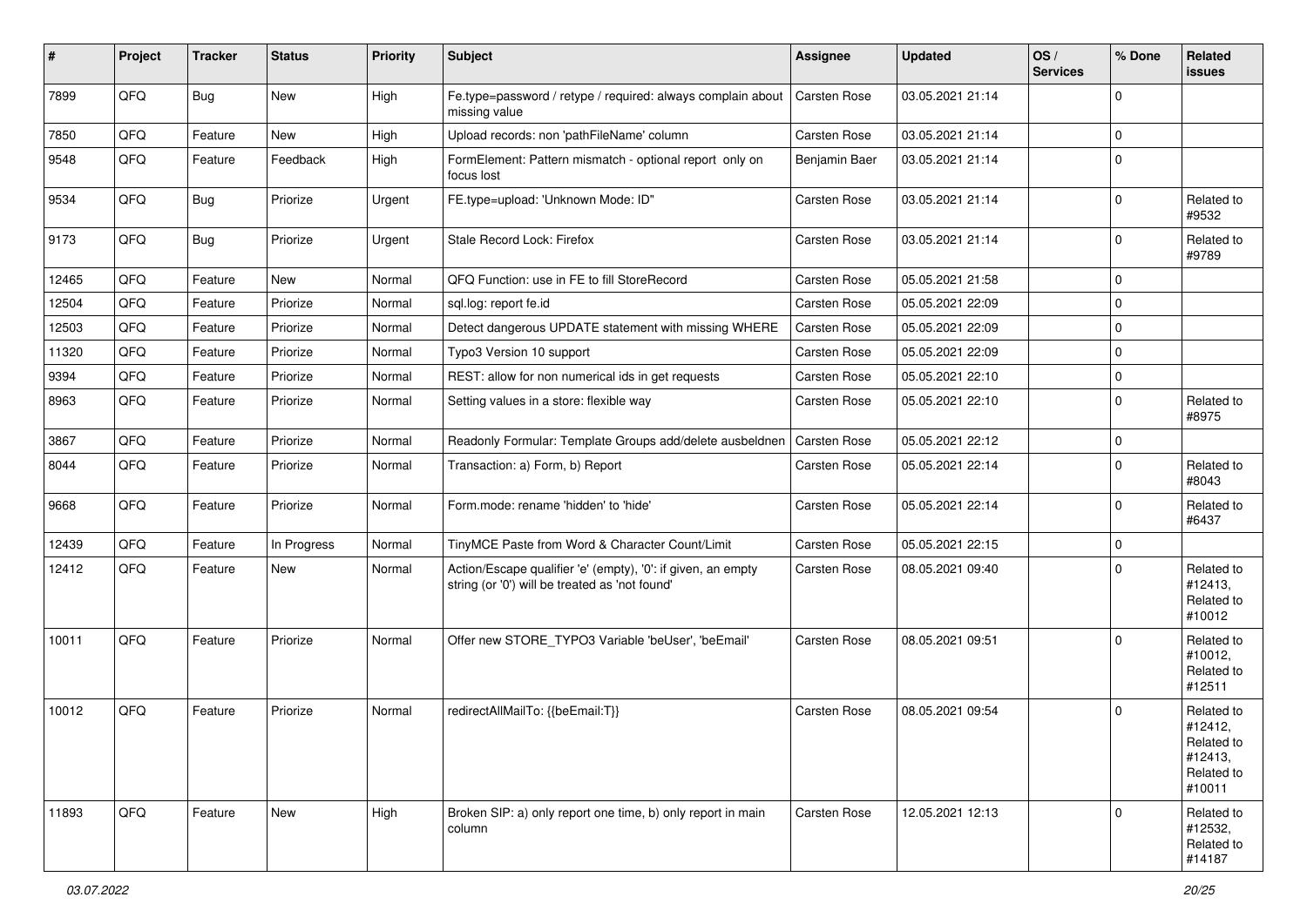| #     | Project | <b>Tracker</b> | <b>Status</b>     | <b>Priority</b> | <b>Subject</b>                                                           | Assignee     | <b>Updated</b>   | OS/<br><b>Services</b> | % Done      | Related<br>issues                             |
|-------|---------|----------------|-------------------|-----------------|--------------------------------------------------------------------------|--------------|------------------|------------------------|-------------|-----------------------------------------------|
| 9531  | QFQ     | <b>Bug</b>     | <b>New</b>        | High            | FE File: Dynamic Update / modeSql / required detected even<br>it not set | Carsten Rose | 11.06.2021 20:32 |                        | 0           | Related to<br>#12398                          |
| 7890  | QFQ     | Bug            | New               | Normal          | FormElement 'required': extraButtonInfo not aligned                      | Carsten Rose | 11.06.2021 21:17 |                        | $\Omega$    | Related to<br>#11517                          |
| 9346  | QFQ     | Feature        | Priorize          | Normal          | beforeSave: check if an upload is given                                  | Carsten Rose | 11.06.2021 21:18 |                        | $\mathbf 0$ |                                               |
| 9348  | QFQ     | Feature        | New               | Normal          | defaultThumbnailSize: pre render thumbnails                              | Carsten Rose | 12.06.2021 09:05 |                        | $\mathbf 0$ |                                               |
| 6723  | QFQ     | Feature        | New               | Normal          | Report QFQ Installation and Version                                      | Carsten Rose | 12.06.2021 09:07 |                        | $\mathbf 0$ |                                               |
| 6261  | QFQ     | Feature        | New               | Normal          | Persistent SIP                                                           | Carsten Rose | 12.06.2021 09:07 |                        | $\mathbf 0$ | Related to<br>#10819                          |
| 11460 | QFQ     | Feature        | New               | Normal          | Easier creation of changelog: gitchangelog                               | Carsten Rose | 12.06.2021 10:20 |                        | $\mathbf 0$ | Related to<br>#13467                          |
| 9347  | QFQ     | Bug            | <b>New</b>        | High            | FE.type=upload with dynamic show/hidden: required not<br>detected        | Carsten Rose | 12.06.2021 10:40 |                        | $\mathbf 0$ | Related to<br>#5305,<br>Related to<br>#12398  |
| 9121  | QFQ     | Bug            | Priorize          | High            | sip links have r and __dbIndexData set                                   | Carsten Rose | 12.06.2021 10:41 |                        | $\mathbf 0$ |                                               |
| 12679 | QFQ     | Feature        | New               | Normal          | tablesorter: custom column width                                         | Carsten Rose | 16.06.2021 11:10 |                        | $\mathbf 0$ |                                               |
| 5305  | QFQ     | Bug            | <b>New</b>        | Normal          | Upload FormElement: nicht disabled by readonly Form                      | Carsten Rose | 16.06.2021 13:43 |                        | $\Omega$    | Related to<br>#9347,<br>Related to<br>#9834   |
| 8204  | QFQ     | Feature        | Priorize          | High            | Position 'required mark'                                                 | Carsten Rose | 16.06.2021 13:44 |                        | $\mathbf 0$ |                                               |
| 9669  | QFQ     | Bug            | Some day<br>maybe | Normal          | Checkbox / Template Group: radio/checkbox visible broken<br>after 'add'  | Carsten Rose | 16.06.2021 13:47 |                        | $\mathbf 0$ | Related to<br>#8091                           |
| 4445  | QFQ     | Feature        | Some day<br>maybe | Normal          | template group: Option to simulate fieldset                              |              | 28.06.2021 14:11 |                        | $\mathbf 0$ |                                               |
| 10661 | QFQ     | Bug            | In Progress       | Normal          | Typo3 Warnungen                                                          | Carsten Rose | 07.09.2021 13:23 |                        | $\mathbf 0$ | Related to<br>#12440                          |
| 11980 | QFQ     | Feature        | In Progress       | Normal          | protected verzeichnis MUSS geschützt werden                              | Carsten Rose | 07.09.2021 13:30 |                        | $\mathbf 0$ |                                               |
| 12325 | QFQ     | <b>Bug</b>     | Priorize          | Normal          | MultiDB form.dblndex not working for report syntax                       | Carsten Rose | 07.09.2021 13:37 |                        | $\Omega$    | Related to<br>#12145,<br>Related to<br>#12314 |
| 11036 | QFQ     | Feature        | Some day<br>maybe | Normal          | inline report editor permissions                                         | Carsten Rose | 16.09.2021 15:09 |                        | 0           | Related to<br>#11323                          |
| 10745 | QFQ     | Feature        | Some day<br>maybe | Normal          | Tablesorter Excel Export                                                 | Carsten Rose | 16.09.2021 15:09 |                        | $\mathbf 0$ |                                               |
| 10116 | QFQ     | Feature        | Some day<br>maybe | Normal          | TypeAhead: Tag - show inside 'input' element                             | Carsten Rose | 16.09.2021 15:09 |                        | $\mathbf 0$ |                                               |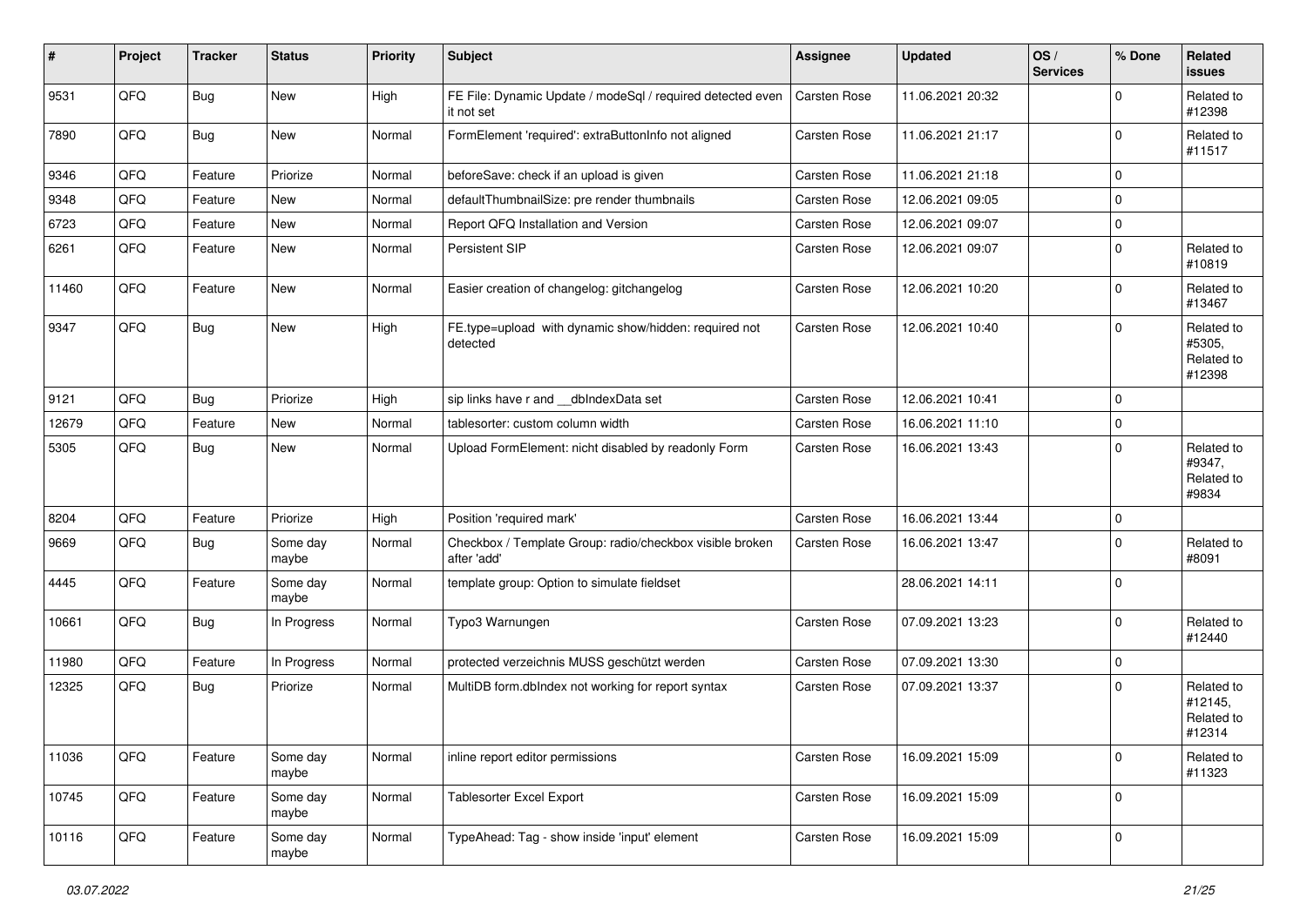| #     | Project | <b>Tracker</b> | <b>Status</b>     | <b>Priority</b> | <b>Subject</b>                                                       | <b>Assignee</b>     | <b>Updated</b>   | OS/<br><b>Services</b> | % Done   | Related<br><b>issues</b>                        |
|-------|---------|----------------|-------------------|-----------------|----------------------------------------------------------------------|---------------------|------------------|------------------------|----------|-------------------------------------------------|
| 7456  | QFQ     | <b>Bug</b>     | Some day<br>maybe | Low             | Todos in Code: solve or make ticket                                  | Carsten Rose        | 16.09.2021 15:10 |                        | $\Omega$ |                                                 |
| 7453  | QFQ     | Feature        | Some day<br>maybe | Normal          | import / export forms QFQ                                            | Carsten Rose        | 16.09.2021 15:10 |                        | l O      |                                                 |
| 7452  | QFQ     | Feature        | Some day<br>maybe | Normal          | automate deployment new QFQ version                                  | Carsten Rose        | 16.09.2021 15:10 |                        | $\Omega$ |                                                 |
| 10095 | QFQ     | Feature        | Some day<br>maybe | Normal          | Generic Gitlab Integration into QFQ                                  | Carsten Rose        | 16.09.2021 15:10 |                        | $\Omega$ |                                                 |
| 8586  | QFG     | Feature        | Some day<br>maybe | Normal          | QFQ: Enhance Error message for 'record not found'                    | Carsten Rose        | 16.09.2021 15:10 |                        | l 0      |                                                 |
| 8520  | QFQ     | Feature        | Some day<br>maybe | Normal          | Bring QFQ to Composer                                                | Carsten Rose        | 16.09.2021 15:10 |                        | $\Omega$ |                                                 |
| 8101  | QFQ     | Feature        | Some day<br>maybe | Normal          | Password hash: support further hashing methods                       | Carsten Rose        | 16.09.2021 15:10 |                        | $\Omega$ |                                                 |
| 12315 | QFQ     | Feature        | Some day<br>maybe | Normal          | Form History (Diffs) / Backups                                       | Carsten Rose        | 16.09.2021 15:10 |                        | 0 I      |                                                 |
| 11323 | QFQ     | Feature        | Some day<br>maybe | Normal          | Report Frontend Editor Modal + Codemirror                            | Carsten Rose        | 16.09.2021 15:10 |                        | $\Omega$ | Related to<br>#11036                            |
| 11322 | QFQ     | Feature        | Some day<br>maybe | Normal          | Form Element JSON - (multiline parameter field)                      | <b>Carsten Rose</b> | 16.09.2021 15:10 |                        | $\Omega$ |                                                 |
| 11217 | QFQ     | Feature        | Some day<br>maybe | Normal          | <b>Extend Script Functionality</b>                                   | <b>Carsten Rose</b> | 16.09.2021 15:10 |                        | $\Omega$ |                                                 |
| 10716 | QFQ     | Feature        | Some day<br>maybe | Normal          | Business Logic mit Externen Skripten                                 | Carsten Rose        | 16.09.2021 15:10 |                        | $\Omega$ | Related to<br>#10713,<br>Related to<br>#8217    |
| 12337 | QFQ     | Feature        | Some day<br>maybe | Normal          | Database.php: better caching                                         | Carsten Rose        | 16.09.2021 15:10 |                        | 0 I      |                                                 |
| 9013  | QFQ     | Bug            | New               | Normal          | Error in Twig template not handled                                   | Carsten Rose        | 20.10.2021 13:43 |                        | 0        |                                                 |
| 13354 | QFQ     | Feature        | New               | Normal          | Using Websocket in QFQ                                               | <b>Carsten Rose</b> | 10.11.2021 15:47 |                        | $\Omega$ |                                                 |
| 8082  | QFQ     | Feature        | Priorize          | High            | Contact form without saving record                                   | Carsten Rose        | 07.12.2021 15:20 |                        | $\Omega$ | Related to<br>#8587,<br><b>Blocks</b><br>#11850 |
| 11702 | QFQ     | Feature        | New               | Normal          | HTML Special Char makes no sense for 'allbut' if '&' is<br>forbidden | Carsten Rose        | 07.12.2021 16:35 |                        | $\Omega$ | Related to<br>#5112,<br>Related to<br>#14320    |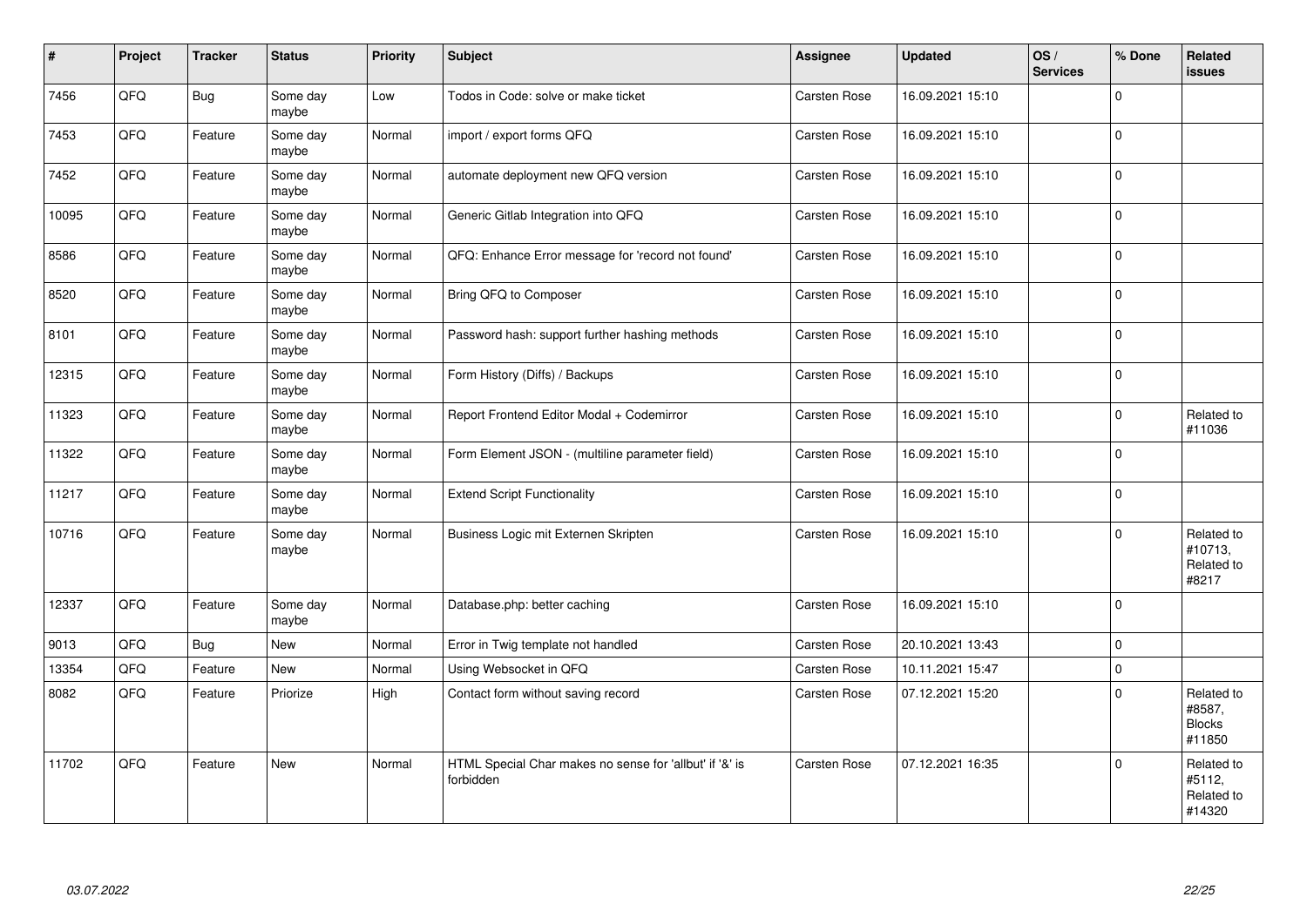| #     | Project | <b>Tracker</b> | <b>Status</b>              | <b>Priority</b> | <b>Subject</b>                                                                                                                        | <b>Assignee</b>     | <b>Updated</b>   | OS/<br><b>Services</b> | % Done      | Related<br>issues                                                       |
|-------|---------|----------------|----------------------------|-----------------|---------------------------------------------------------------------------------------------------------------------------------------|---------------------|------------------|------------------------|-------------|-------------------------------------------------------------------------|
| 9834  | QFQ     | Bug            | Priorize                   | Normal          | Input elements with tag 'disabled' are missing on<br>form-submit: server option 'processReadOnly' broken                              | <b>Carsten Rose</b> | 07.12.2021 16:43 |                        | $\Omega$    | Related to<br>#9691,<br>Related to<br>#5305, Has<br>duplicate<br>#12331 |
| 12186 | QFQ     | Feature        | New                        | High            | TinyMCE Config für Objekte                                                                                                            | Carsten Rose        | 07.12.2021 17:19 |                        | $\mathbf 0$ | <b>Blocks</b><br>#12632                                                 |
| 10114 | QFQ     | Feature        | New                        | High            | Symbol (Link): 'G:' (Glyphicon) replaced by 'i:' (icon)                                                                               |                     | 07.12.2021 17:19 |                        | $\mathbf 0$ | Related to<br>#3797,<br>Related to<br>#4194                             |
| 6116  | QFQ     | Bug            | Priorize                   | High            | value of checkbox not saved                                                                                                           | <b>Carsten Rose</b> | 07.12.2021 17:19 |                        | $\mathbf 0$ |                                                                         |
| 12974 | QFQ     | Bug            | New                        | High            | Sanitize Queries in Action-Elements                                                                                                   | Carsten Rose        | 07.12.2021 17:19 |                        | $\mathbf 0$ |                                                                         |
| 12670 | QFQ     | Bug            | New                        | High            | Dropdown-Menu classes können nicht mehr angegeben<br>werden                                                                           | Carsten Rose        | 07.12.2021 17:19 |                        | $\Omega$    |                                                                         |
| 12532 | QFQ     | Feature        | New                        | High            | SIP-Parameter bei Seitenaufruf in Browser-Console anzeigen                                                                            | <b>Carsten Rose</b> | 07.12.2021 17:19 |                        | $\Omega$    | Related to<br>#11893,<br>Related to<br>#14187                           |
| 12513 | QFQ     | Bug            | New                        | High            | Implement server side check of maxlength                                                                                              | <b>Carsten Rose</b> | 07.12.2021 17:19 |                        | $\mathbf 0$ |                                                                         |
| 12545 | QFQ     | <b>Bug</b>     | New                        | Urgent          | sql.log not created / updated                                                                                                         | <b>Carsten Rose</b> | 14.12.2021 16:02 |                        | $\Omega$    |                                                                         |
| 12702 | QFQ     | <b>Bug</b>     | New                        | High            | templateGroup: broken in multiDb Setup                                                                                                | <b>Carsten Rose</b> | 14.12.2021 16:02 |                        | $\mathbf 0$ |                                                                         |
| 12544 | QFQ     | Feature        | New                        | High            | a) ' AS _link' new also as ' AS _format', b) sortierung via<br>'display: none;', c) '_format' benoeitgt nicht zwingend<br>u/U/p/m/z/d | Carsten Rose        | 14.12.2021 16:03 |                        | $\mathbf 0$ |                                                                         |
| 12463 | QFQ     | <b>Bug</b>     | ToDo                       | High            | QFQ Function: 'function' and 'sql' on same level - output of<br>sql is shown two times.                                               | <b>Carsten Rose</b> | 15.12.2021 16:31 |                        | $\mathbf 0$ |                                                                         |
| 13566 | QFQ     | Feature        | Ready to sync<br>(develop) | Normal          | Delete config-example.qfq.php file                                                                                                    | Carsten Rose        | 23.12.2021 09:25 |                        | 0           |                                                                         |
| 12327 | QFQ     | Bug            | New                        | Normal          | Copy to clipboard: Glyphicon can not be changed                                                                                       | <b>Carsten Rose</b> | 27.12.2021 17:59 |                        | $\mathbf 0$ |                                                                         |
| 9135  | QFQ     | Feature        | Priorize                   | Normal          | Progress Bar generic / replace old hourglass download<br>popup                                                                        | Benjamin Baer       | 03.01.2022 07:43 |                        | $\Omega$    |                                                                         |
| 7965  | QFG     | Feature        | Priorize                   | Normal          | Input type 'text' with visual format - currency                                                                                       | Benjamin Baer       | 03.01.2022 07:45 |                        | 0           |                                                                         |
| 4457  | QFQ     | <b>Bug</b>     | Priorize                   | Normal          | typeahead: pressing return to select an item, saves the form<br>and closes the form.                                                  | Benjamin Baer       | 03.01.2022 08:01 |                        | $\mathbf 0$ | Related to<br>#4398                                                     |
| 6566  | QFQ     | <b>Bug</b>     | Priorize                   | Normal          | Link Function 'delete': provided parameter missing on page<br>reload                                                                  | Benjamin Baer       | 03.01.2022 08:08 |                        | 0           |                                                                         |
| 6870  | QFG     | Feature        | Priorize                   | Normal          | Click on '_link' triggers an API call                                                                                                 | Benjamin Baer       | 03.01.2022 08:25 |                        | 0           |                                                                         |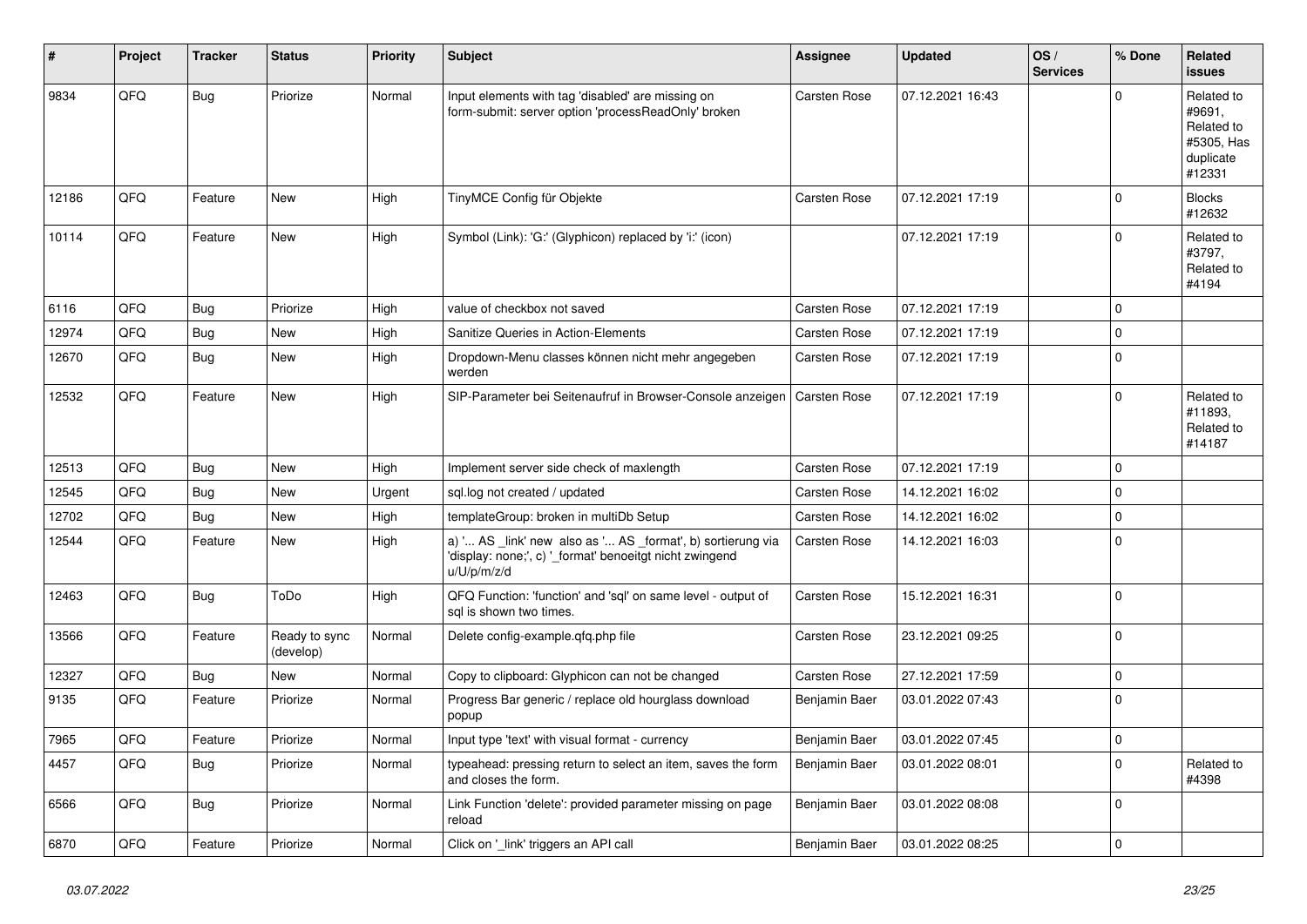| #     | Project | <b>Tracker</b> | <b>Status</b>     | <b>Priority</b> | Subject                                                                                                                                             | Assignee            | <b>Updated</b>   | OS/<br><b>Services</b> | % Done      | Related<br>issues                           |
|-------|---------|----------------|-------------------|-----------------|-----------------------------------------------------------------------------------------------------------------------------------------------------|---------------------|------------------|------------------------|-------------|---------------------------------------------|
| 12476 | QFQ     | Feature        | <b>New</b>        | Normal          | clearMe: a) should trigger 'dirty', b) sticky on textarea resize                                                                                    | Benjamin Baer       | 04.01.2022 08:40 |                        | 0           | Related to<br>#9528                         |
| 13659 | QFQ     | <b>Bug</b>     | New               | Normal          | wrong sanitize class applied to R-store                                                                                                             | Carsten Rose        | 15.01.2022 14:23 |                        | $\mathbf 0$ |                                             |
| 13706 | QFQ     | <b>Bug</b>     | <b>New</b>        | Normal          | Wrong CheckType in FieldElement LastStatus of Form Cron                                                                                             | Carsten Rose        | 21.01.2022 18:20 |                        | $\mathbf 0$ |                                             |
| 4413  | QFQ     | Feature        | New               | Normal          | fieldset: show/hidden, modeSql, dynamicUpdate                                                                                                       | Carsten Rose        | 09.02.2022 15:19 |                        | $\mathbf 0$ |                                             |
| 5894  | QFQ     | Feature        | Feedback          | Normal          | Typeahead in Report: show/hide rows dynamically                                                                                                     | Carsten Rose        | 18.02.2022 08:50 |                        | $\Omega$    | Related to<br>#5893,<br>Related to<br>#5885 |
| 12395 | QFQ     | Bug            | ToDo              | High            | QFQ Function: Result two times shown                                                                                                                | Carsten Rose        | 18.02.2022 08:59 |                        | $\Omega$    |                                             |
| 5548  | QFQ     | Feature        | Some day<br>maybe | Normal          | 801 Textfiles/Scriptfiles als Thumbnail                                                                                                             | Carsten Rose        | 07.03.2022 16:26 |                        | $\Omega$    |                                             |
| 13843 | QFQ     | Feature        | New               | Normal          | Create JWT via QFQ                                                                                                                                  | Carsten Rose        | 19.03.2022 17:42 |                        | $\mathbf 0$ |                                             |
| 13841 | QFQ     | Feature        | New               | Normal          | Create PDF via iText - evaluate                                                                                                                     | Carsten Rose        | 19.03.2022 17:42 |                        | $\mathbf 0$ |                                             |
| 13757 | QFQ     | Feature        | <b>New</b>        | High            | QR / Bar-Code Plugin                                                                                                                                | Enis Nuredini       | 19.03.2022 17:43 |                        | $\Omega$    |                                             |
| 13700 | QFQ     | Feature        | New               | Normal          | Redesign gfg.io Seite                                                                                                                               | Carsten Rose        | 19.03.2022 17:43 |                        | $\mathbf 0$ |                                             |
| 13647 | QFQ     | Bug            | <b>New</b>        | Normal          | Autofocus funktioniert nicht auf Chrome                                                                                                             | Benjamin Baer       | 19.03.2022 17:44 |                        | $\mathbf 0$ |                                             |
| 13592 | QFQ     | Bug            | <b>New</b>        | Normal          | QFQ Build Queue: das vergeben von Tags klappt nicht. Es<br>werden keine Releases gebaut.                                                            | Carsten Rose        | 19.03.2022 17:45 |                        | $\Omega$    |                                             |
| 13528 | QFQ     | Bug            | <b>New</b>        | Normal          | qfq.io > releases: es wird kein neues Release angelegt                                                                                              | Benjamin Baer       | 19.03.2022 17:46 |                        | $\mathbf 0$ |                                             |
| 13467 | QFQ     | Feature        | <b>New</b>        | Normal          | ChangeLog Generator                                                                                                                                 | Carsten Rose        | 19.03.2022 17:46 |                        | $\Omega$    | Related to<br>#11460                        |
| 13460 | QFQ     | Bug            | New               | Normal          | Doc: Password set/reset  password should not processed<br>with 'html encode'                                                                        | Carsten Rose        | 19.03.2022 17:46 |                        | $\Omega$    |                                             |
| 13332 | QFQ     | Bug            | <b>New</b>        | Normal          | Multi Form: Required Felder werden visuell nicht markiert.                                                                                          | Carsten Rose        | 19.03.2022 17:47 |                        | $\mathbf 0$ |                                             |
| 13331 | QFQ     | <b>Bug</b>     | <b>New</b>        | Normal          | Multi Form: Clear Icon misplaced                                                                                                                    | Carsten Rose        | 19.03.2022 17:47 |                        | $\mathbf 0$ |                                             |
| 12716 | QFQ     | <b>Bug</b>     | <b>New</b>        | Normal          | template group: Pattern only applied to first instance                                                                                              | <b>Carsten Rose</b> | 19.03.2022 17:47 |                        | $\mathbf 0$ |                                             |
| 12664 | QFQ     | Feature        | New               | Normal          | TinyMCE: report/remove malicous HTML/JS Code                                                                                                        | Carsten Rose        | 19.03.2022 17:47 |                        | $\Omega$    | Related to<br>#14320                        |
| 12603 | QFQ     | Feature        | New               | Normal          | Dropdown (Select), Radio, checkbox:<br>itemListAlways={{!SELECT key, value}}                                                                        | Carsten Rose        | 19.03.2022 17:47 |                        | $\mathbf 0$ |                                             |
| 12581 | QFQ     | Bug            | New               | Normal          | Form.forward=close: Record 'new' in new browser tab > save<br>(& close) >> Form is not reloaded with new created record id<br>and stays in mode=new | Carsten Rose        | 19.03.2022 17:48 |                        | l O         |                                             |
| 12520 | QFQ     | <b>Bug</b>     | New               | Normal          | Switch FE User: still active even FE User session expired                                                                                           | Carsten Rose        | 19.03.2022 17:48 |                        | $\mathbf 0$ |                                             |
| 12508 | QFQ     | <b>Bug</b>     | In Progress       | High            | qfq Form: sendMail                                                                                                                                  | Karin Niffeler      | 19.03.2022 17:48 |                        | $\mathbf 0$ |                                             |
| 12512 | QFQ     | <b>Bug</b>     | New               | Normal          | Some MySQL Installation can't use 'stored procedures'                                                                                               | Carsten Rose        | 19.03.2022 17:48 |                        | $\mathbf 0$ |                                             |